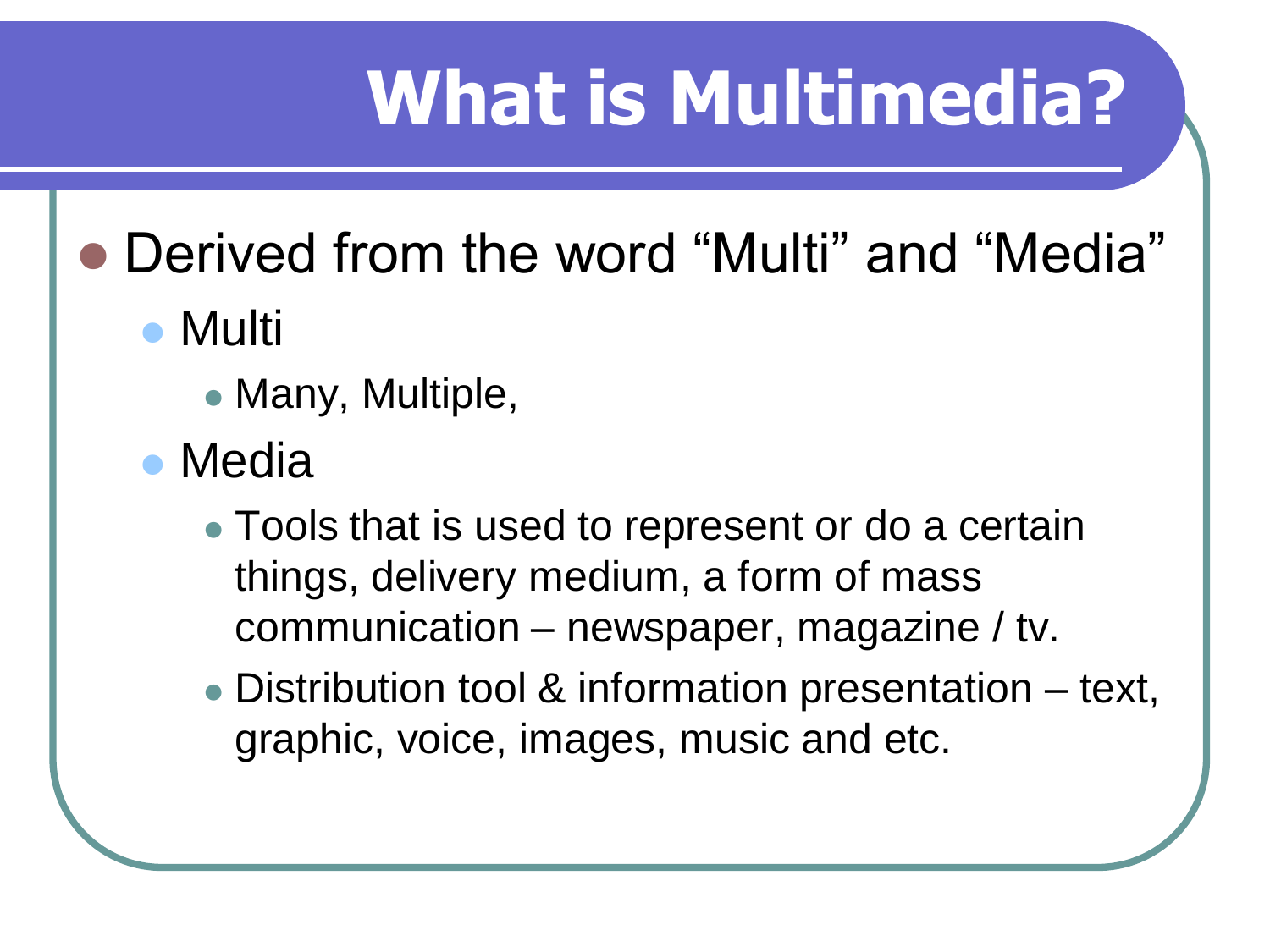# **Definition of Multimedia**

 Multimedia is a combination of text, graphic, sound, animation, and video that is delivered interactively to the user by electronic or digitally manipulated

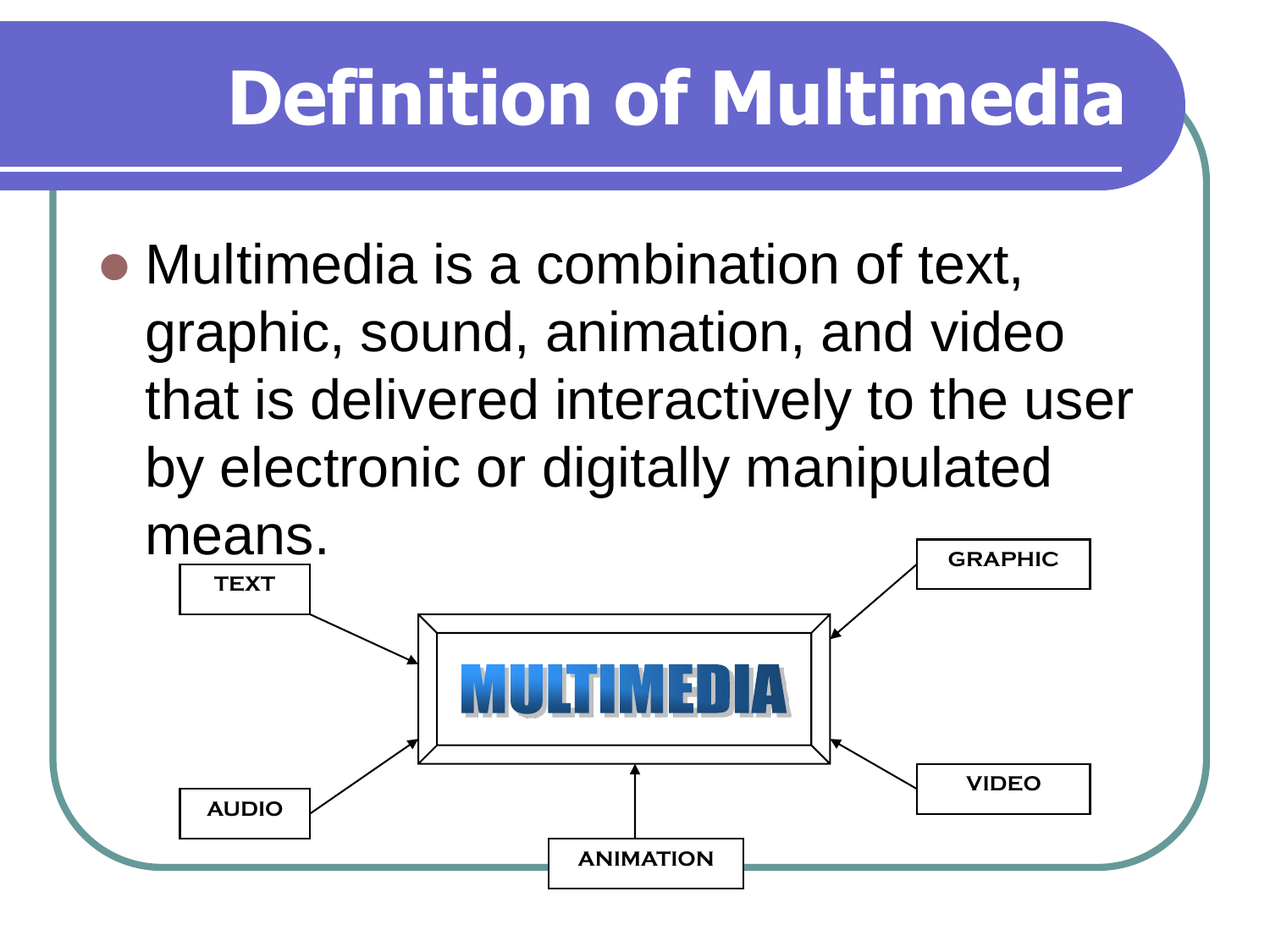

- A broad term for something that contains words to express something.
- Text is the most basic element of multimedia.
- A good choice of words could help convey the intended message to the users (keywords).
- Used in contents, menus, navigational buttons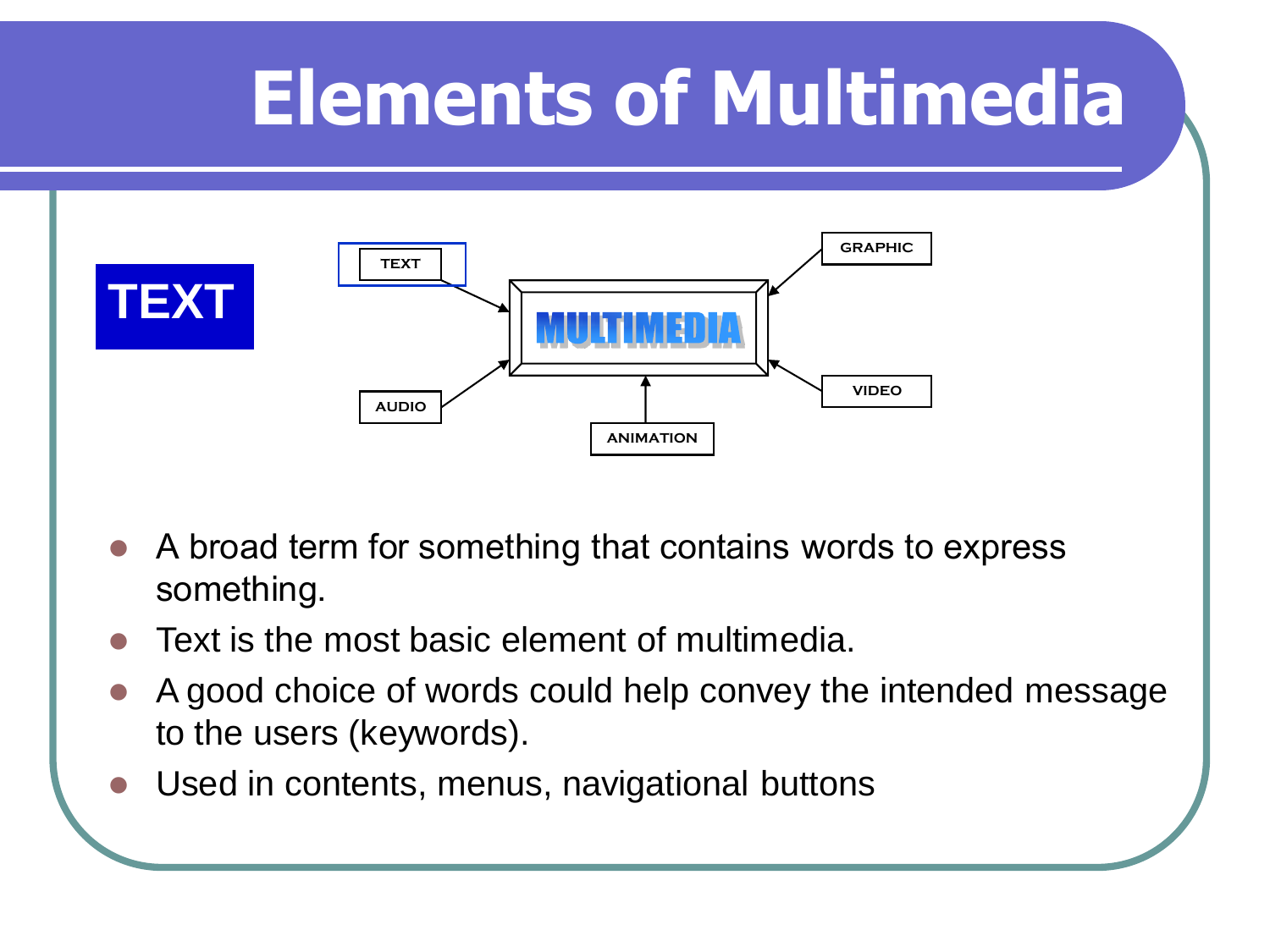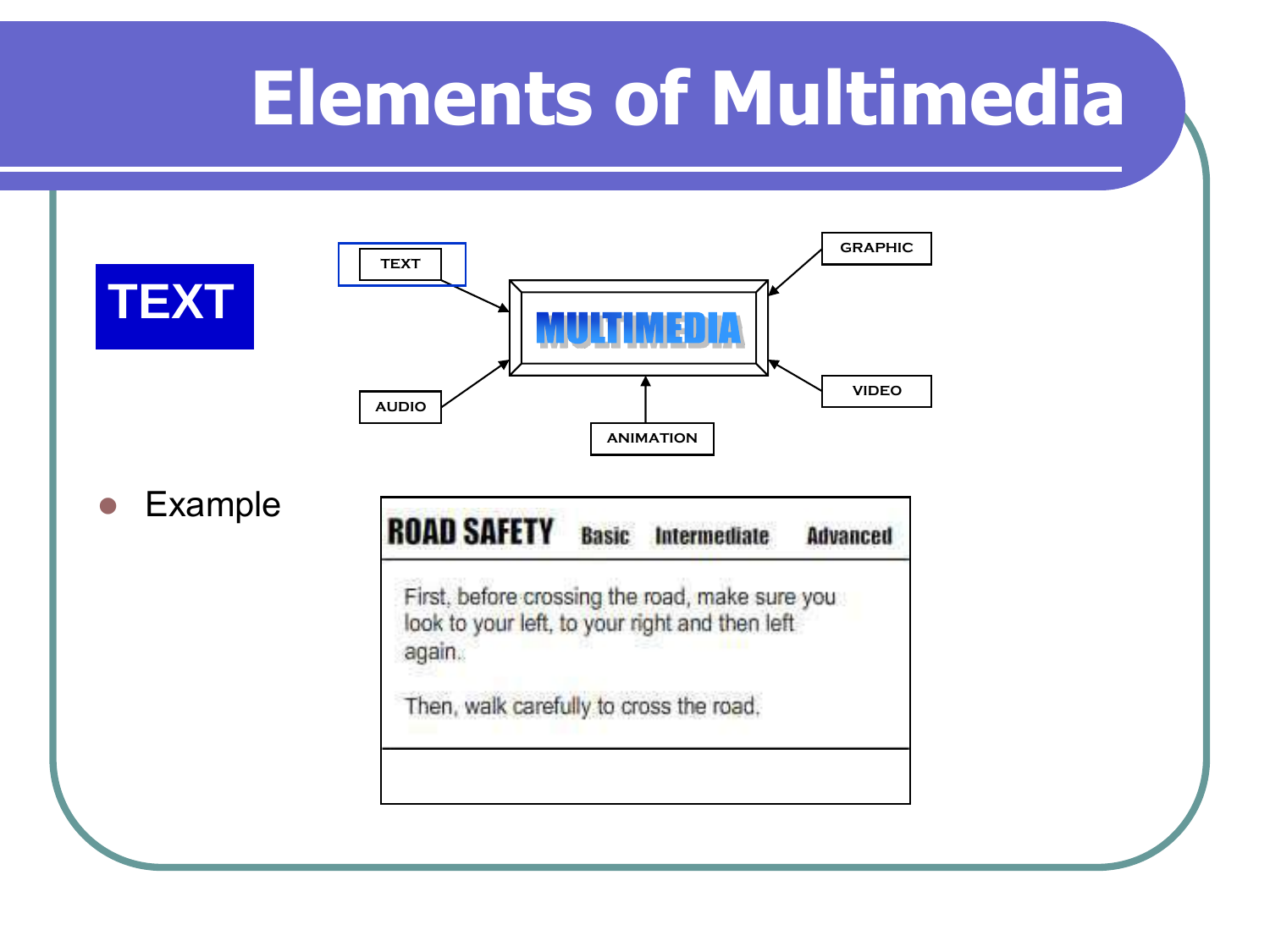

- Two-dimensional figure or illustration
- Could be produced manually (by drawing, painting, carving, etc.) or by computer graphics technology.
- Used in multimedia to show more clearly what a particular information is all about (diagrams, picture).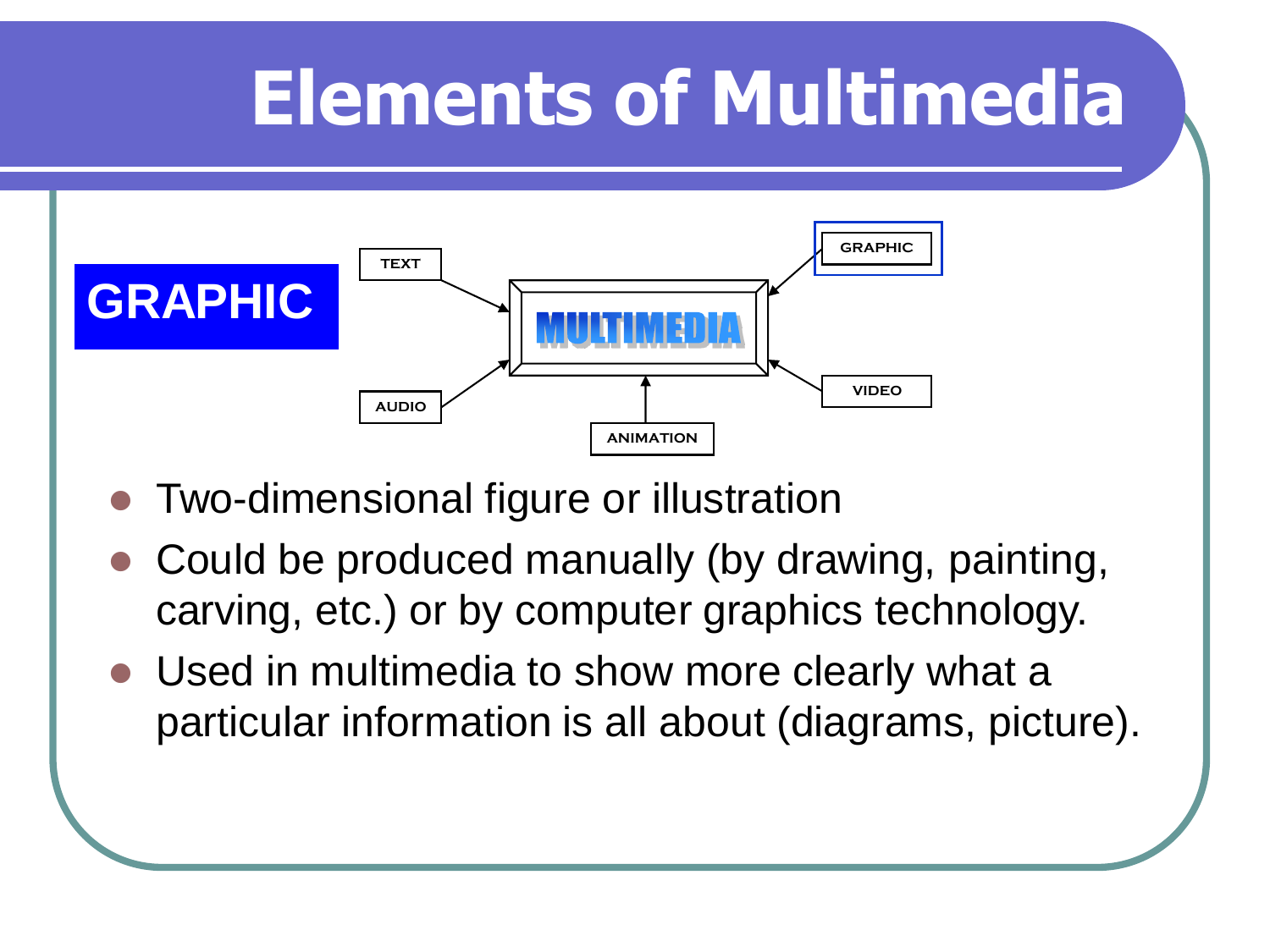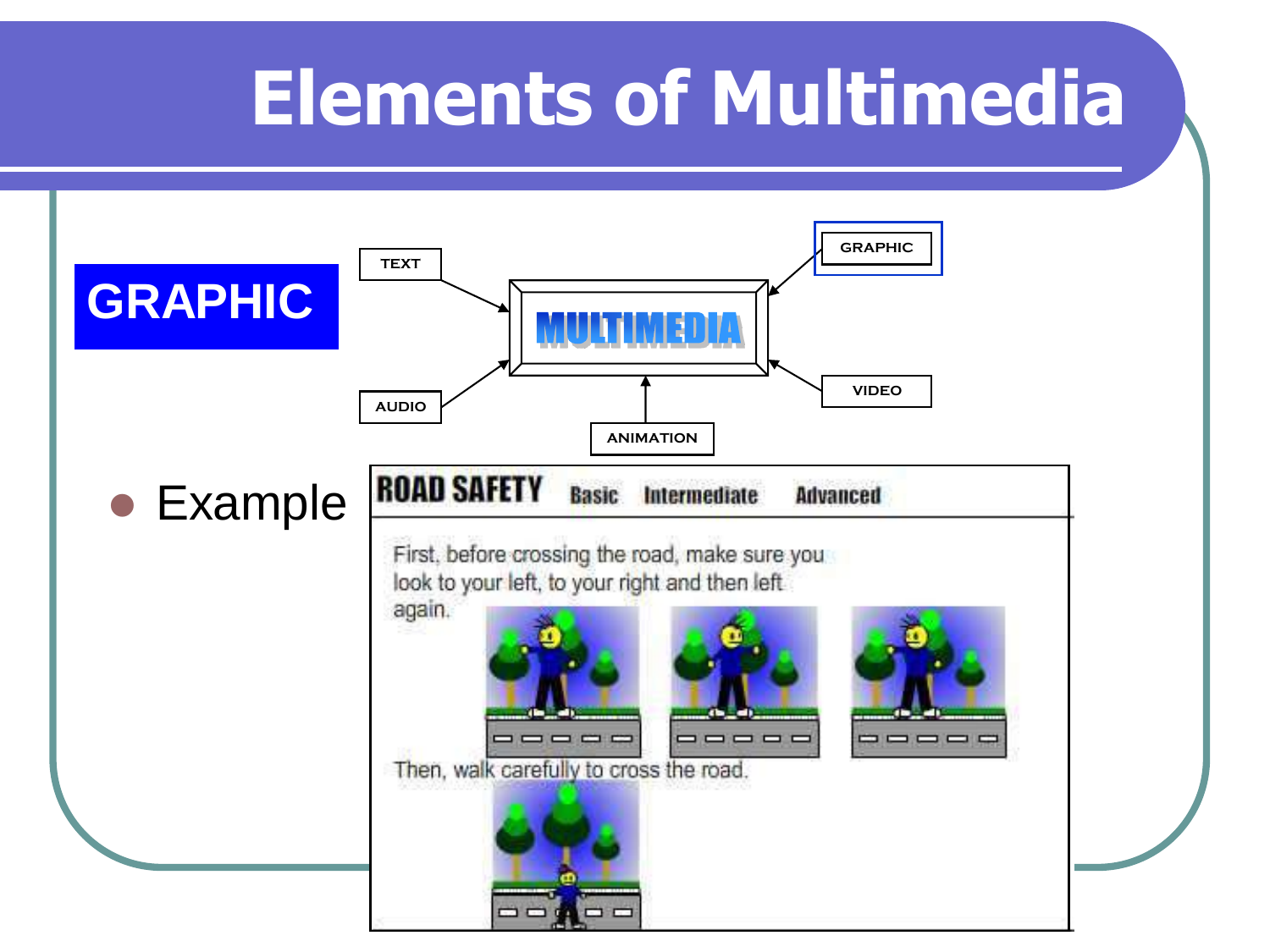

- Produced by vibration, as perceived by the sense of hearing.
- In multimedia, audio could come in the form of speech, sound effects and also music score.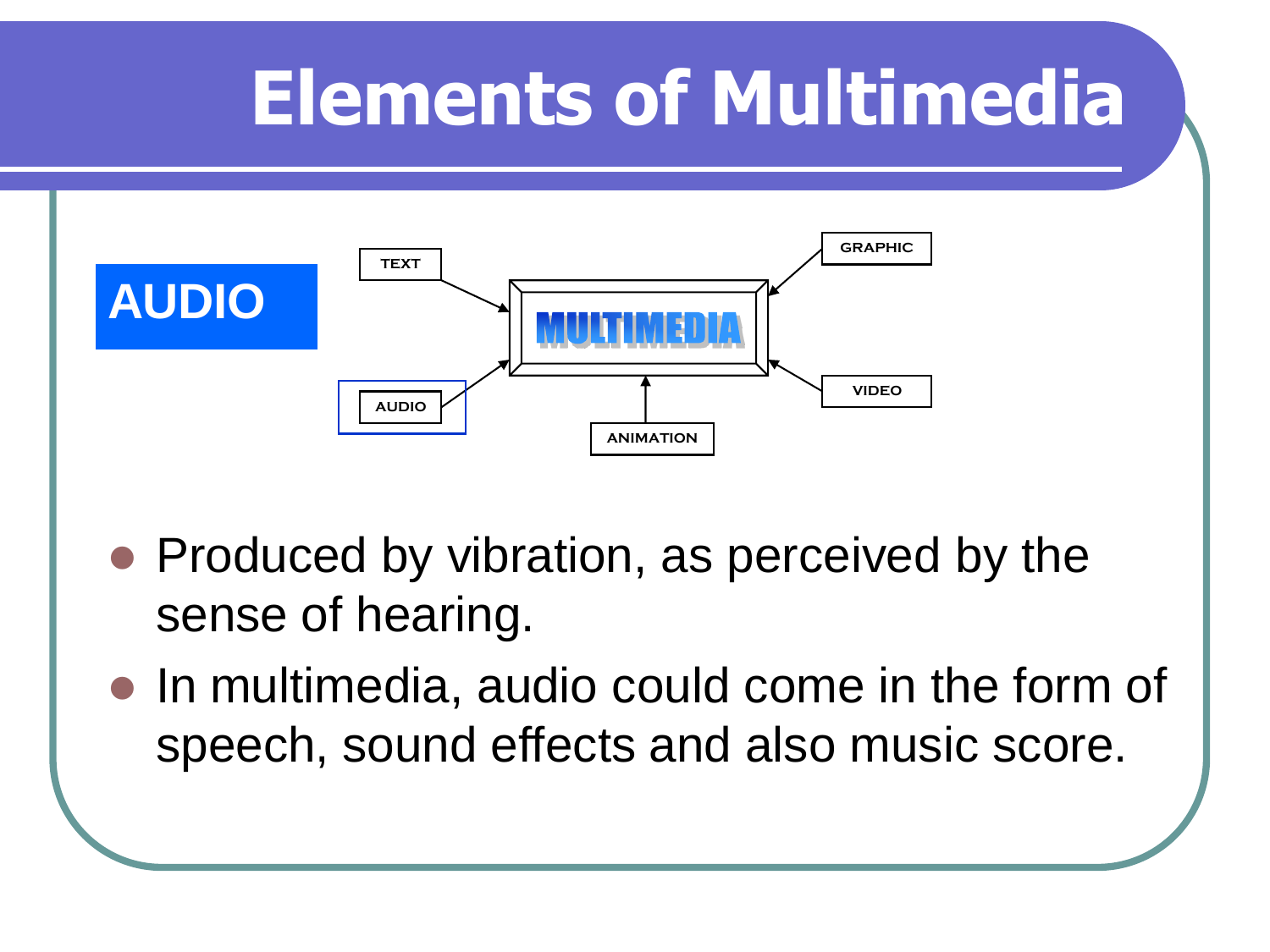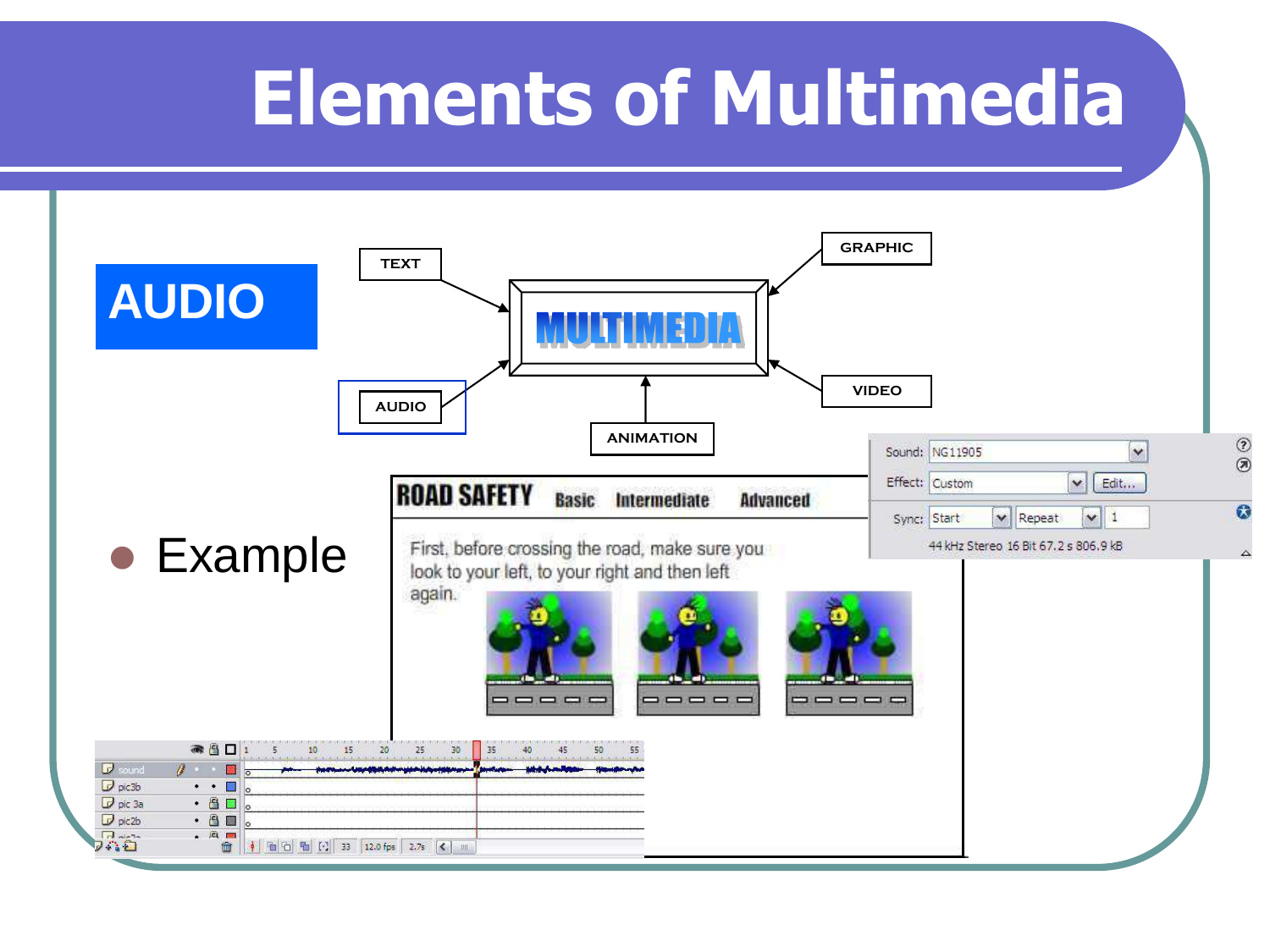

- The illusion of motion created by the consecutive display of images of static elements.
- In multimedia, animation is used to further enhance / enriched the experience of the user to further understand the information conveyed to them.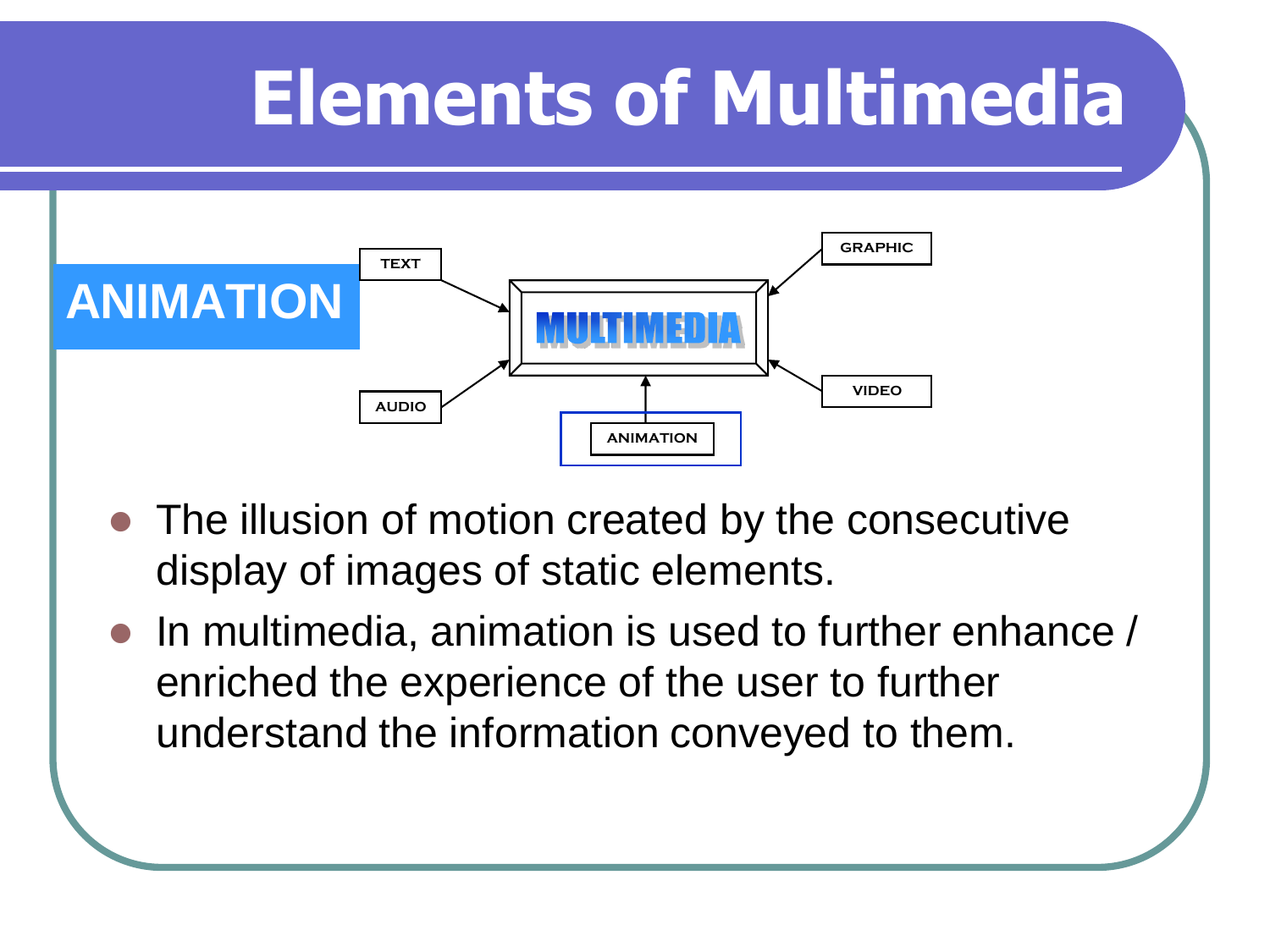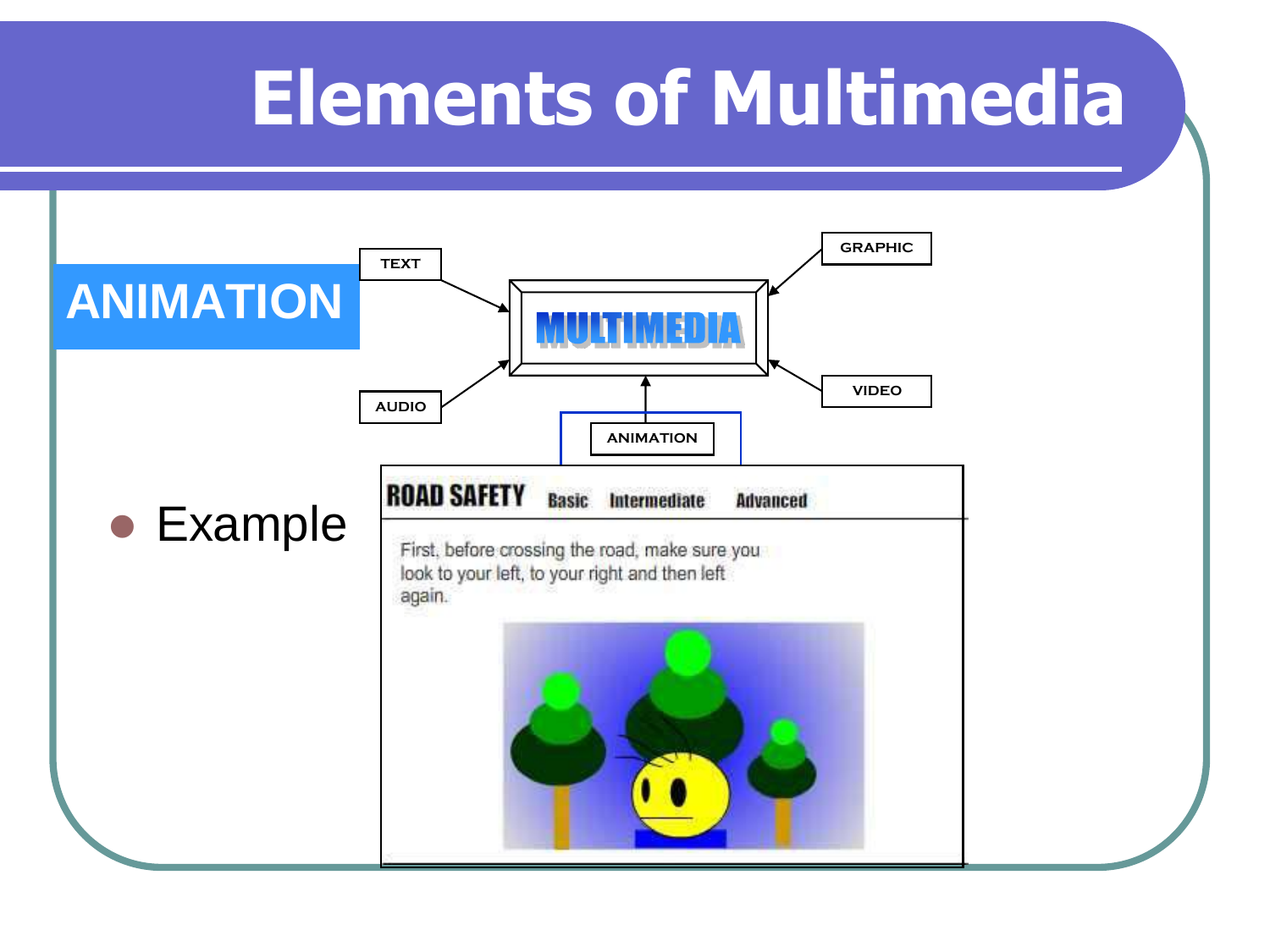

- Is the technology of capturing, recording, processing, transmitting, and reconstructing moving pictures.
- Video is more towards photo realistic image sequence / live recording as in comparison to animation.
- Video also takes a lot of storage space. So plan carefully before you are going to use it.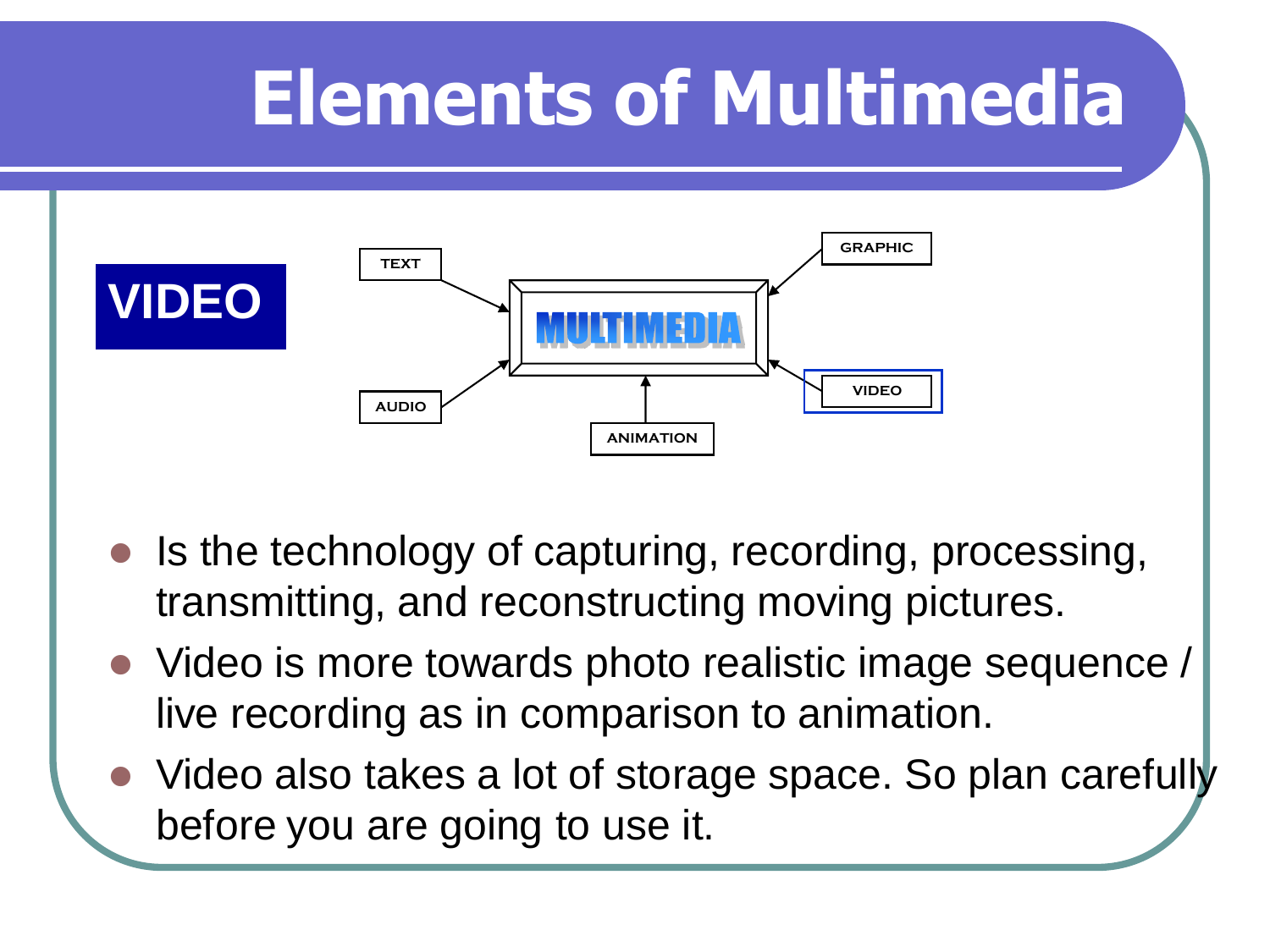# **Interactive Multimedia**

### • When the user is given the option of controlling the elements.

# **Hyper Media**

• A combination of hypertext, graphics, audio, video, (linked elements) and interactivity culminating in a complete, non-linear computer-based experience.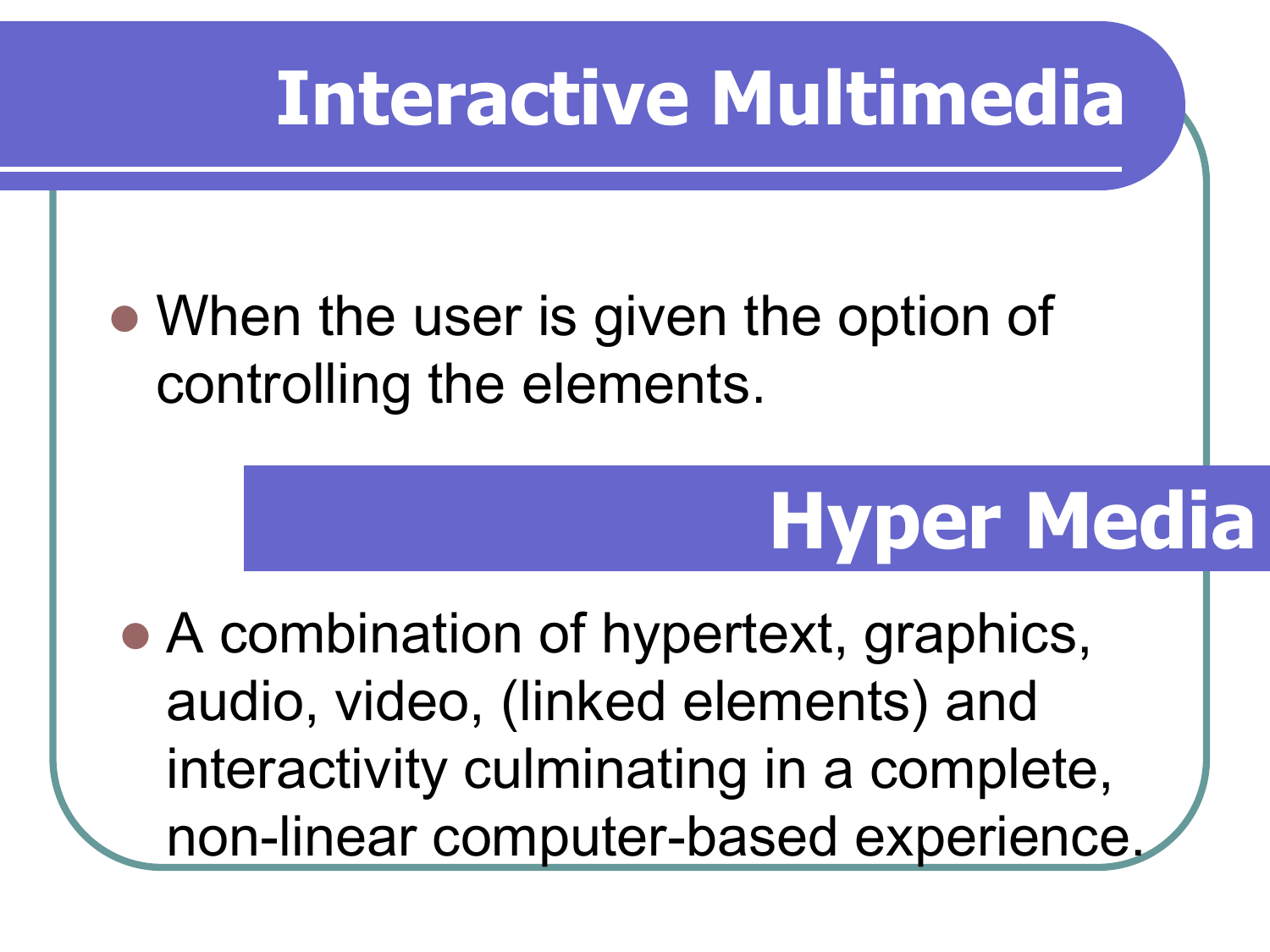# **Example**

### **• Interactive Multimedia**

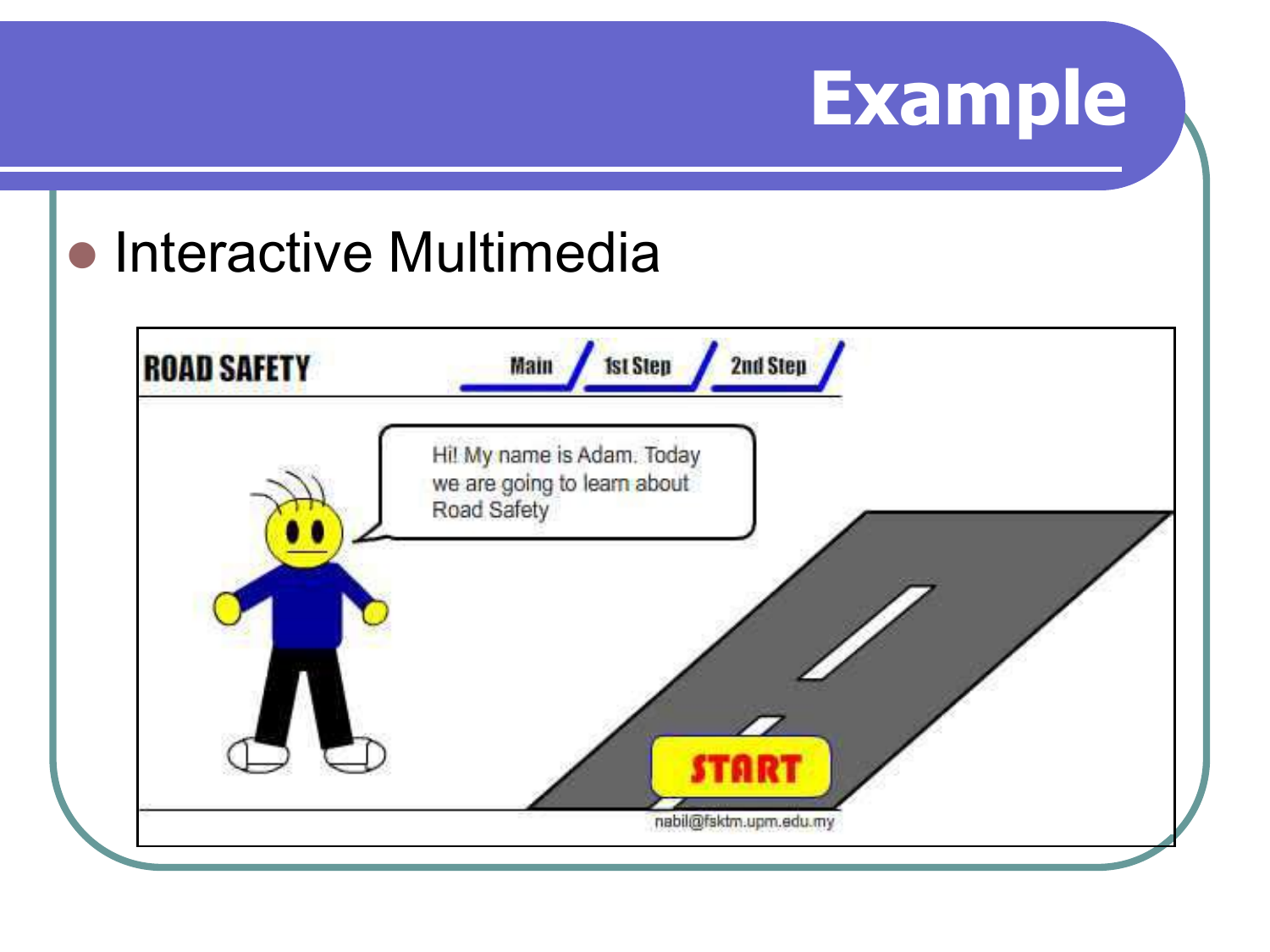

## **• Hyper Media**

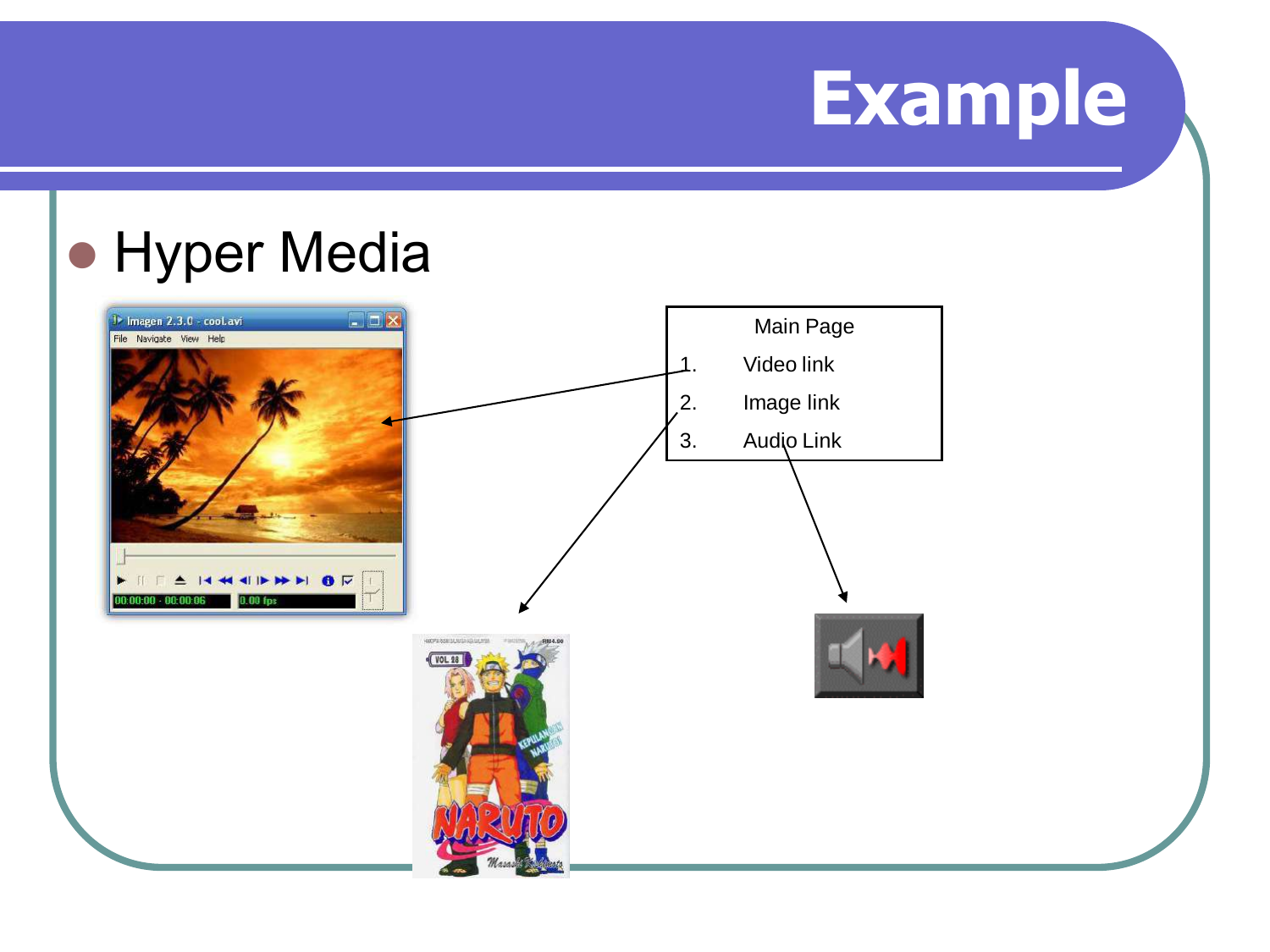# **Linear VS Non-Linear**

#### LINEAR

- A Multimedia Project is identified as Linear when:
	- **It is not interactive**
	- User have no control over the content that is being showed to them.
- Example:
	- A movie
	- A non-interactive lecture / demo show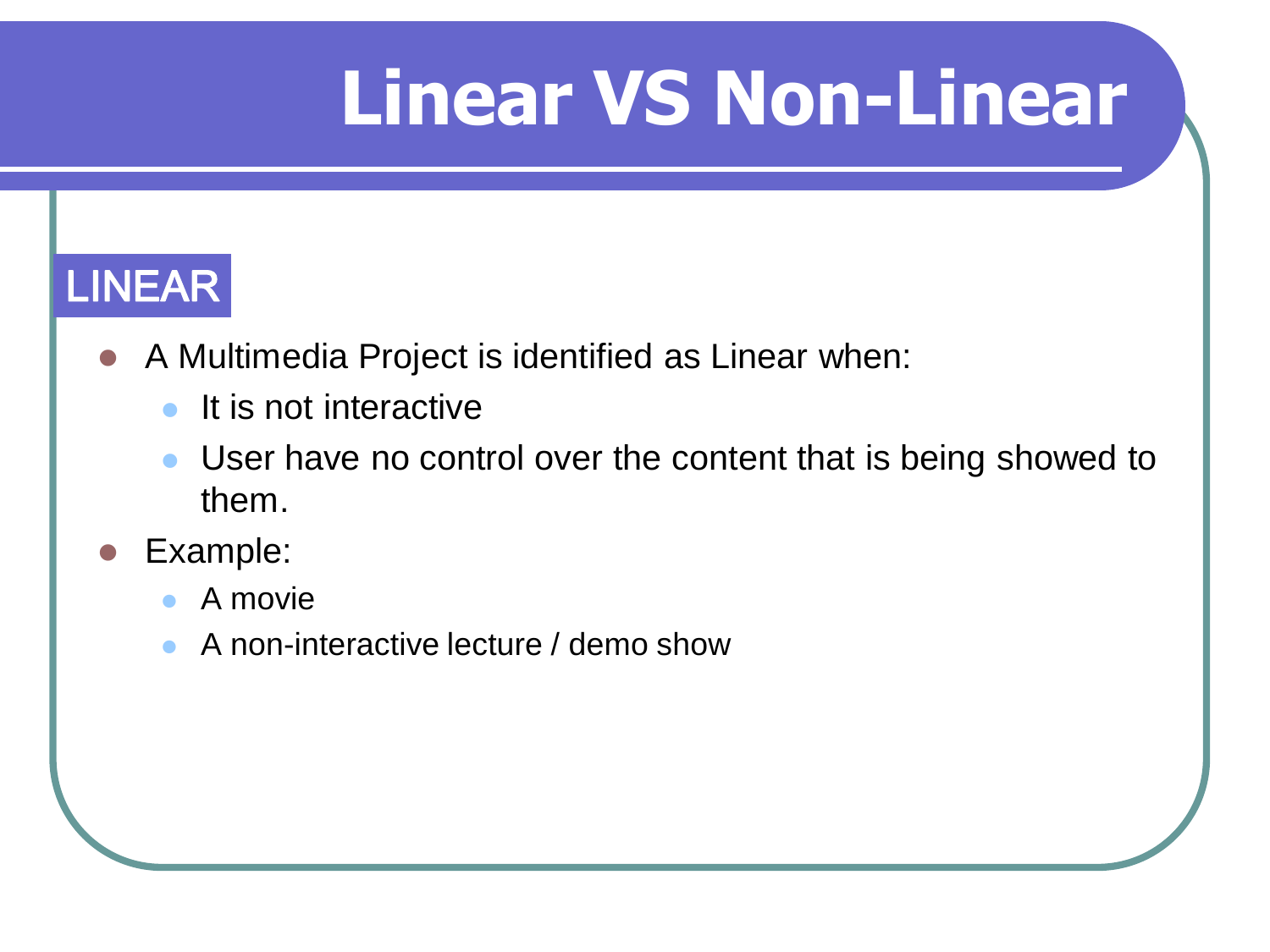# **Linear VS Non-Linear**

#### NON-LINEAR

- A Multimedia Project is identified as Non-Linear when:
	- $\bullet$  It is interactive
	- Users have control over the content that is being showed to them.
	- Users are given navigational control
- Example:
	- Games
	- **Courseware**
	- Interactive CD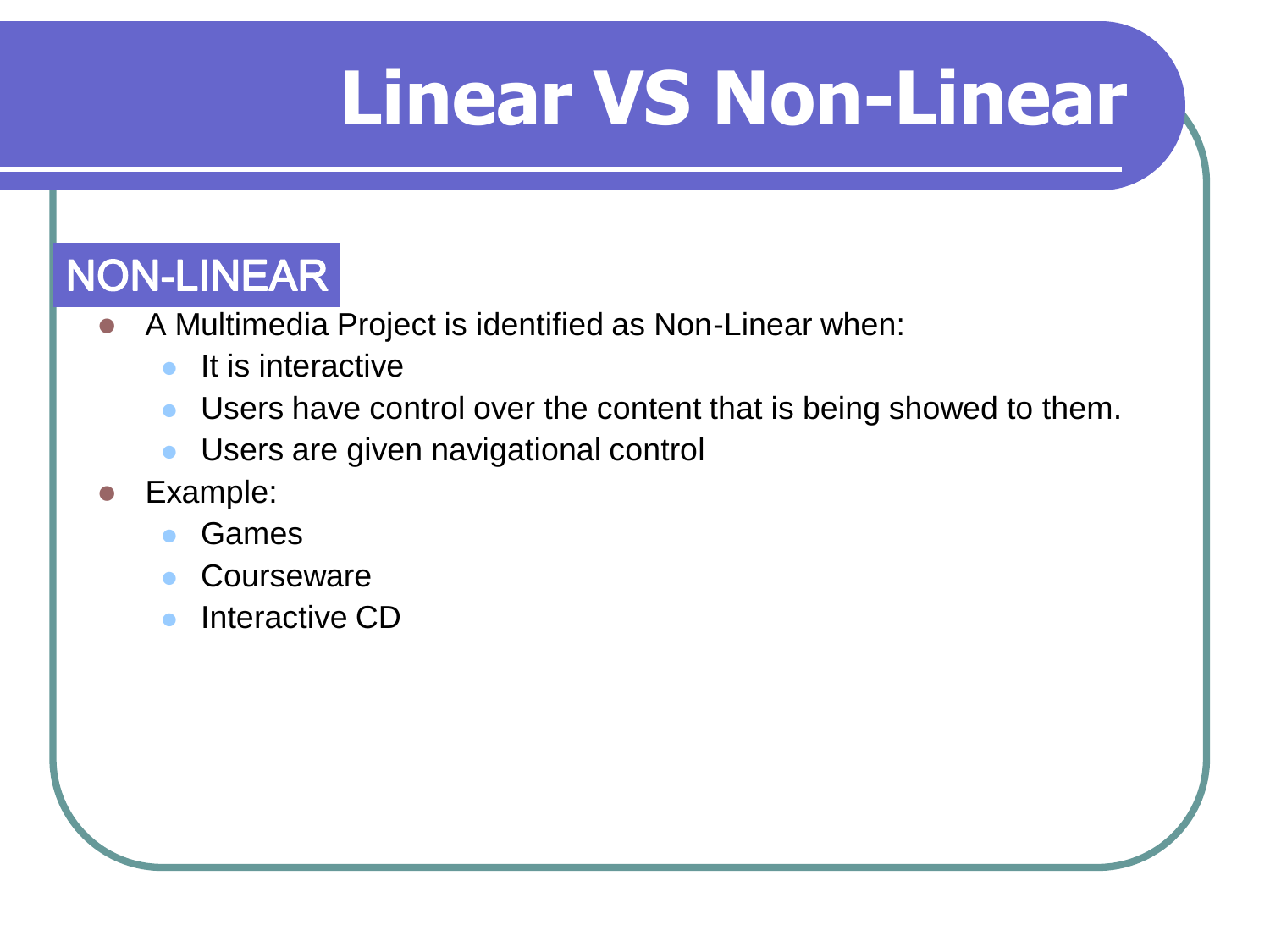# **Authoring Tools**

- Use to merge multimedia elements (text, audio, graphic, animation, video) into a project.
- Designed to manage individual multimedia elements and provide user interaction (if required).

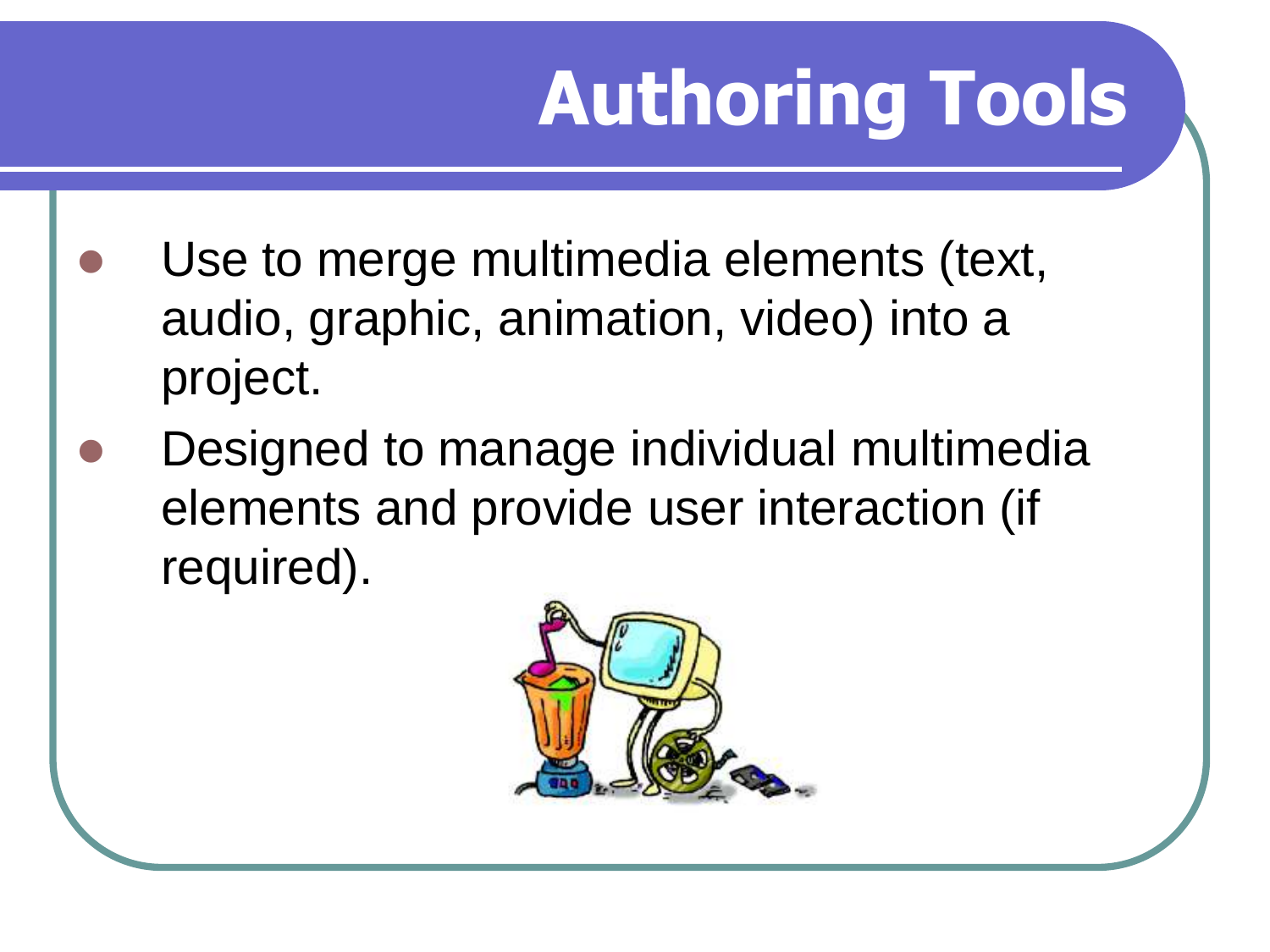# **Authoring Tools**

#### File Edit Macromedia Authorware Tools Macromedia Director demo3\*  $R$  Macromedia Flash Timeline Scene 1 日首 Microsoft Power Point● 图口  $10<sup>1</sup>$  $15<sup>2</sup>$  $20<sup>°</sup>$  $25<sup>2</sup>$  $30<sup>2</sup>$  $35$  $40<sup>°</sup>$  $10$  $\overline{b}$  source  $\sqrt{2}$   $\frac{1}{2}$   $\frac{1}{2}$  $\hat{\mathbf{Q}}$  $\Box$  arrow  $. 8<sub>1</sub>$ A  $\cdot$  80  $\n *D*$  balloon  $\Box$  $\circ$  $\Box$  START  $. 8<sub>B</sub>$ 545  $\mathscr{I}$  $\overline{a}$   $\overline{a}$  $\frac{1}{2}$  (2) (2)  $\frac{1}{2}$  (2)  $\frac{1}{2}$  (2)  $\frac{1}{2}$  (2)  $\frac{1}{2}$  (5)  $\frac{1}{2}$  (6)  $\frac{1}{2}$  (6)  $\frac{1}{2}$  (1)  $\widehat{\mathbf{m}}$  $R$  $R$  $\theta$ **ROAD SAFETY** Main View  $\mathbb{C}$   $\mathbb{C}$ Colors  $\ell$  . 6 ■ 电区部 Options Ω  $+\zeta$  +(  $\left\langle \right\rangle$  $\,$  1111  $\,$  $\blacktriangleright$  Actions ▼ Properties Parameters Tween: None  $\vert$ v Sound: NG11905 Frame <Frame Label> Effect: Custom Sync: Start  $\vee$  Repeat Label type:

Name

 $\mathcal{N}$ 

Example:

 $\Box$  $\Box$  $\times$ Macromedia Flash Professional 8 - [demo3\*] View Insert Modify Text Commands Control Window Help  $\triangleright$  Color  $\overline{\sigma}$  x v Library - demo3 震 ● 4 100%  $\checkmark$ ↓ 超 国  $demo3$  $45$ 50  $55$  $60$ 65 1元 56 items пI. пI.  $\rightarrow$ Type A Jame  $\hat{\phantom{a}}$  $\left| \bullet \right|$  budak2 Graphic <sub>D</sub> **1st Step 2nd Step** Graphic  $\frac{\Box}{\Box}$  $\left| \frac{1}{n^2} \right|$  budak3 **Dudak3b** Graphic **DudakKepala2** Graphic **DA** LogoRS Graphic **A** menu Graphic 圖 Tween 5 Graphic  $Tween 6$ Graphic Tween 7 Graphic Tween 8 Graphic v Scene 层 Scene 1 START Scene 2 nabil@fsktm.upm.edu.my Scene 3  $\overline{\mathsf{v}}$  $\rightarrow$  $i\Xi_{\rm v}$  $^{\circ}$ 图 + 面  $\checkmark$  $\circledcirc$ arrow Graphic  $\blacktriangleright$   $\epsilon$  Edit... a jinbesar Graphic **a E** strip Graphic  $\sqrt{1}$ 

44 kHz Stereo 16 Bit 67.2 s 806.9 kB

**ES** in

□< Ⅲ

 $\begin{array}{c|c} \mathbf{0} & \mathbf{B} & \mathbf{B} & \mathbf{B} \\ \hline \end{array}$ 

Movie C

 $\rightarrow$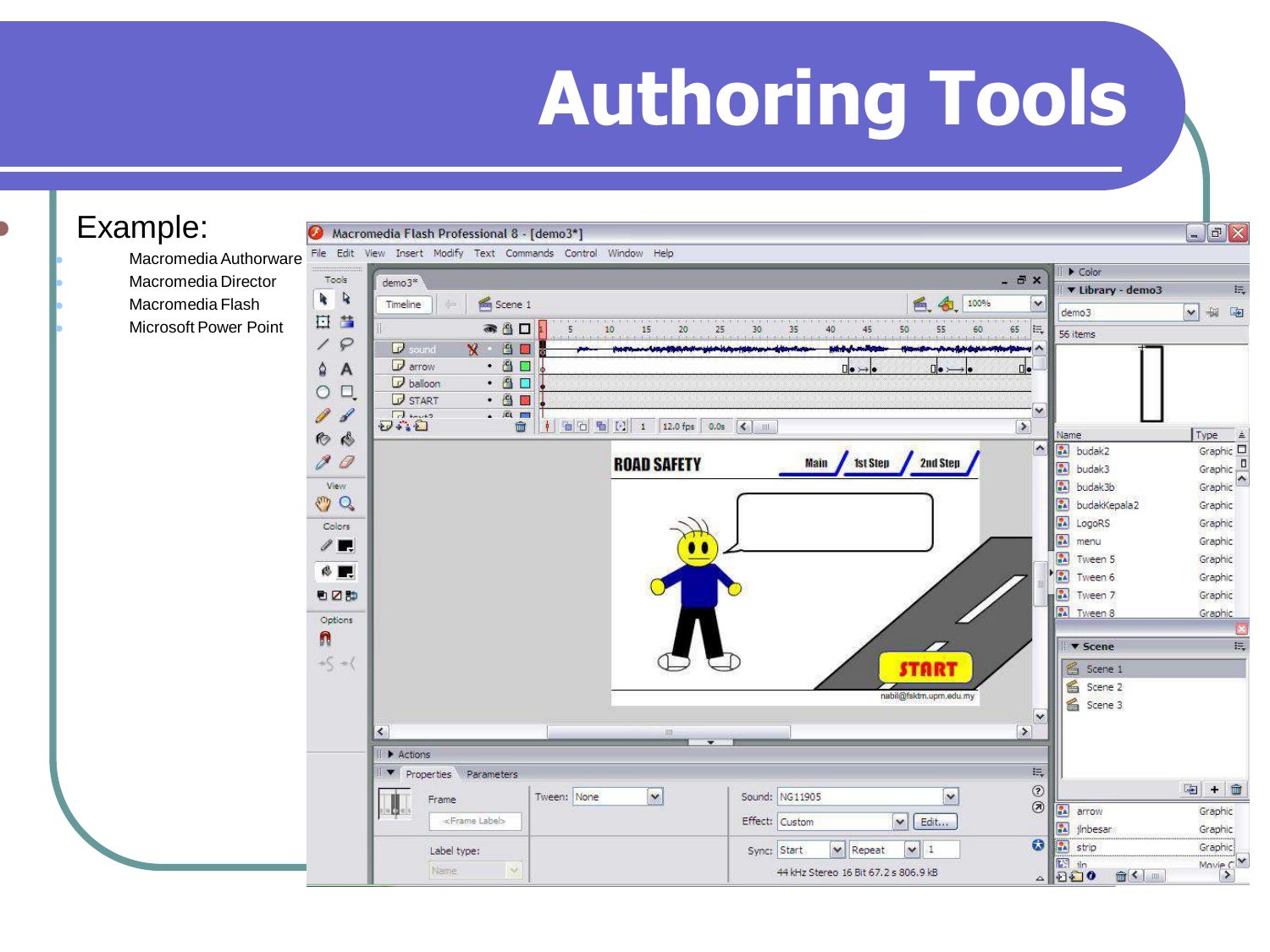- There are a number of fields where multimedia could be of use. Examples are:-
	- **Business**
	- Education
	- Entertainment
	- Home
	- Public Places

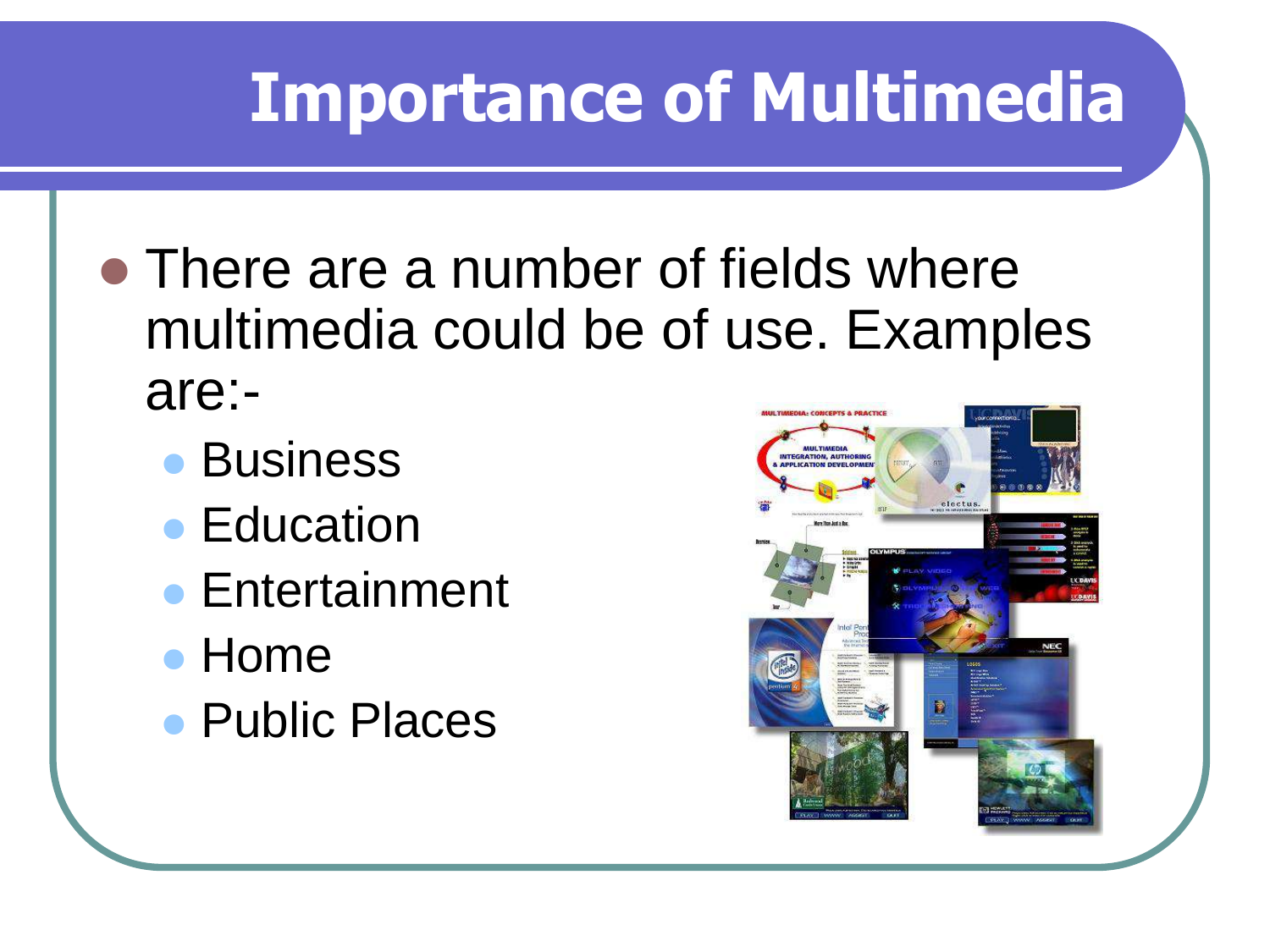#### **Business**

• Use and Applications

- Sales / Marketing Presentation
- Trade show production
- Staff Training Application
- Company Kiosk

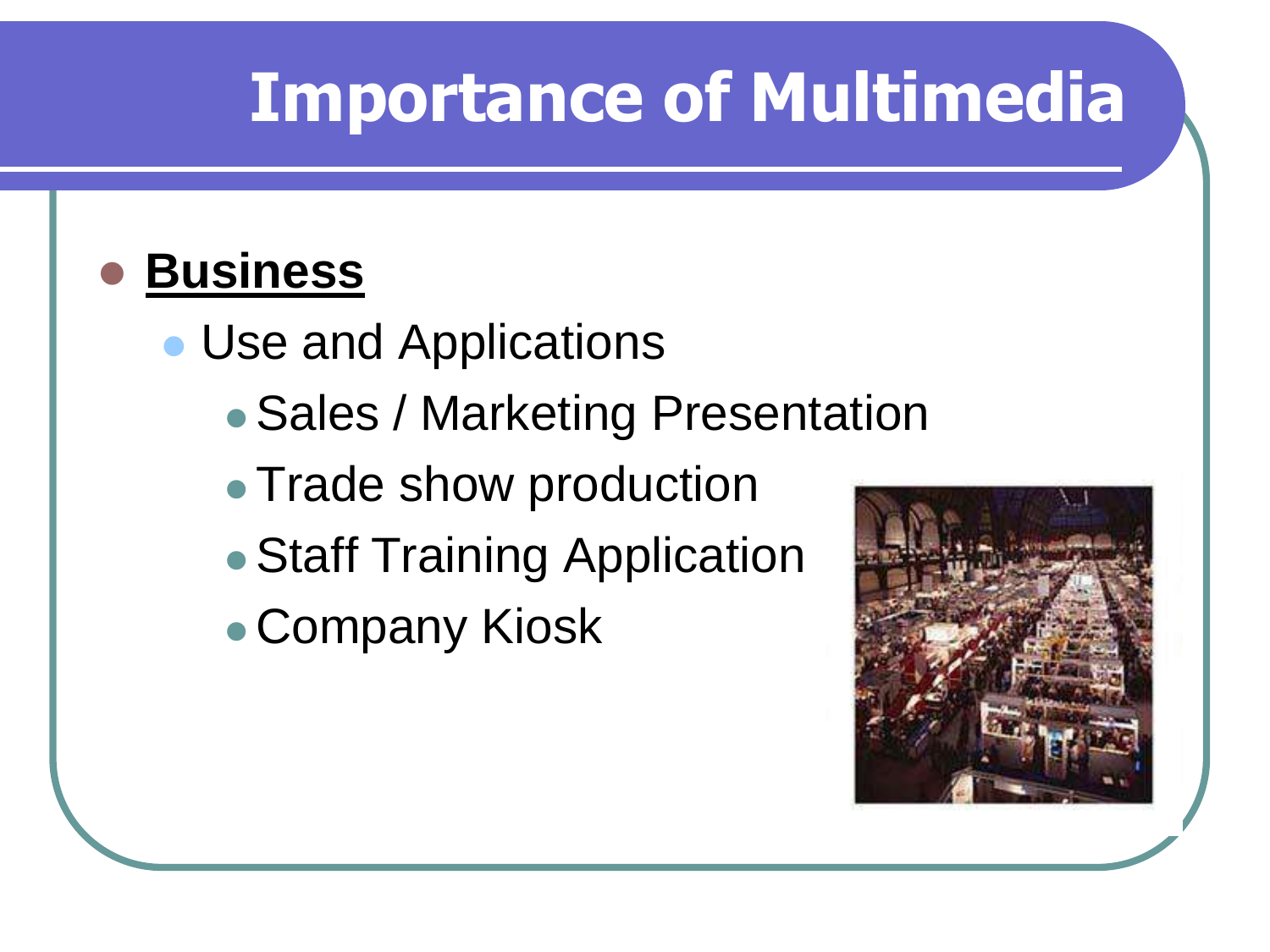#### **Education**

• Use and Applications

- Courseware / Simulations
- E-Learning / Distance Learning
- Information Searching

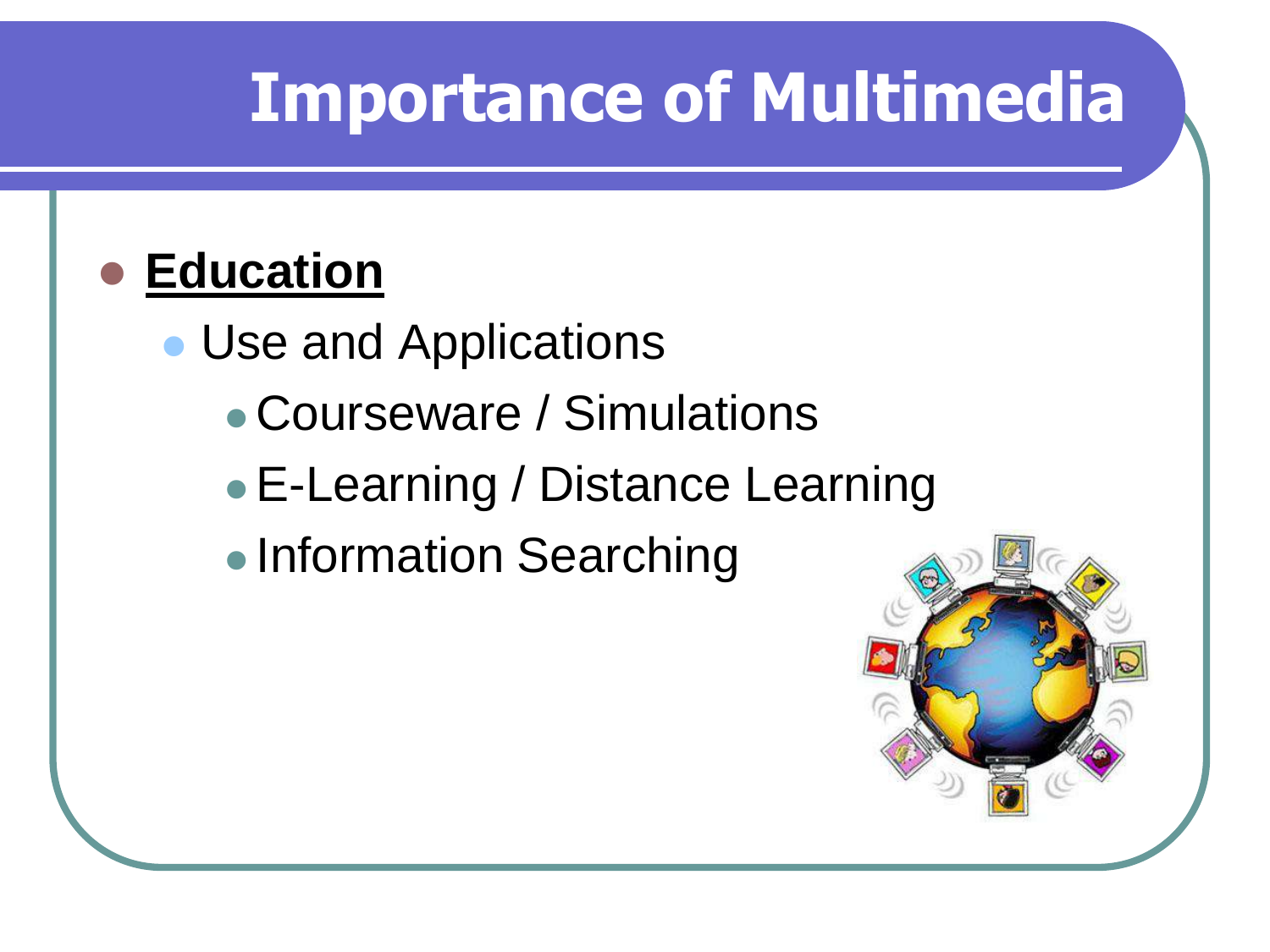#### **Entertainment**

• Use and Applications

- Games (Leisure / Educational)
- Movies
- Video on Demand
	- Online



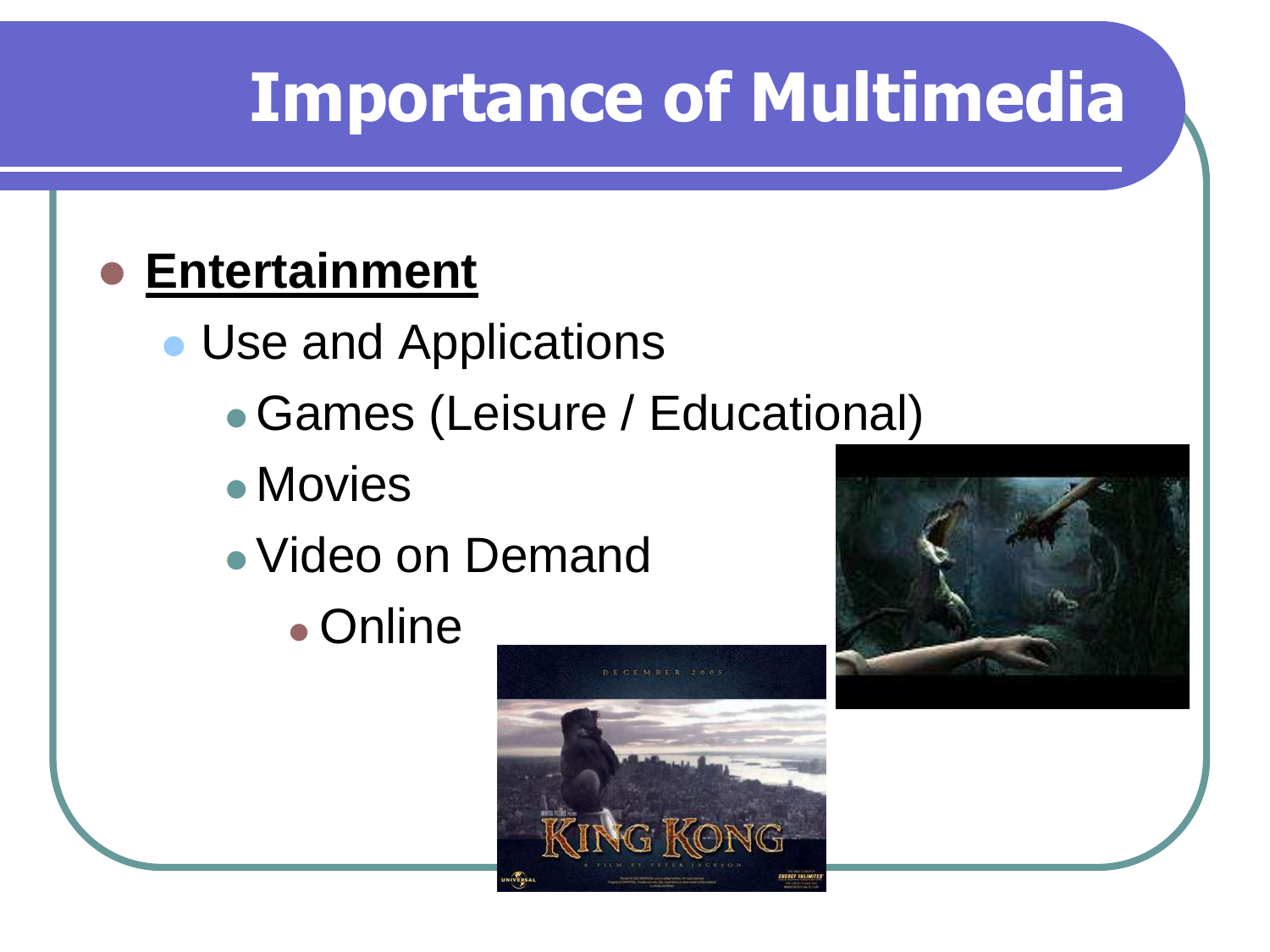#### **Home**

- Use and Applications
	- Television
	- Satellite TV



• SMS services (chats, voting, reality TV)



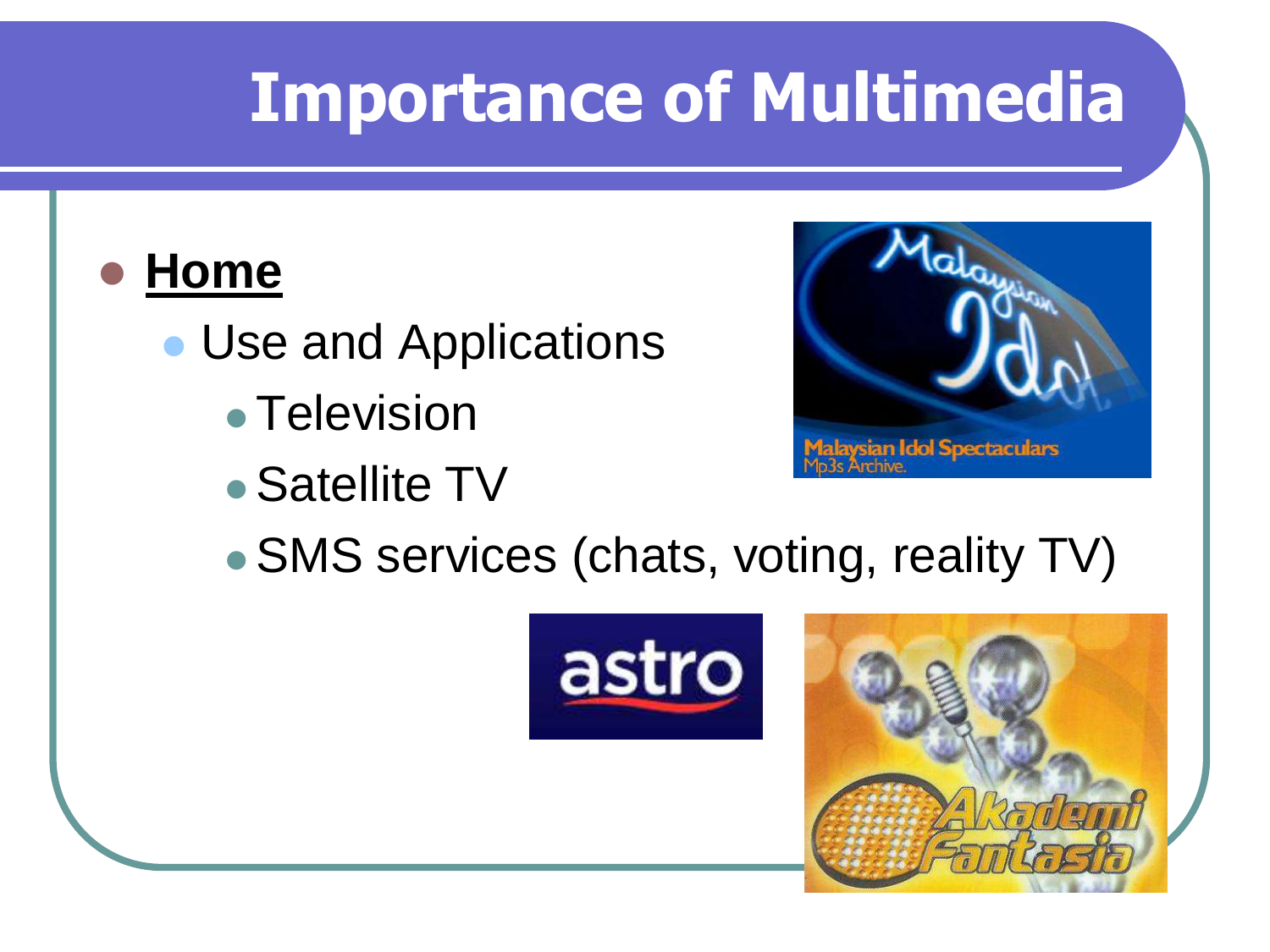#### **Public Places**

- Use and Applications
	- Information Kiosk
	- Smart Cards, Security

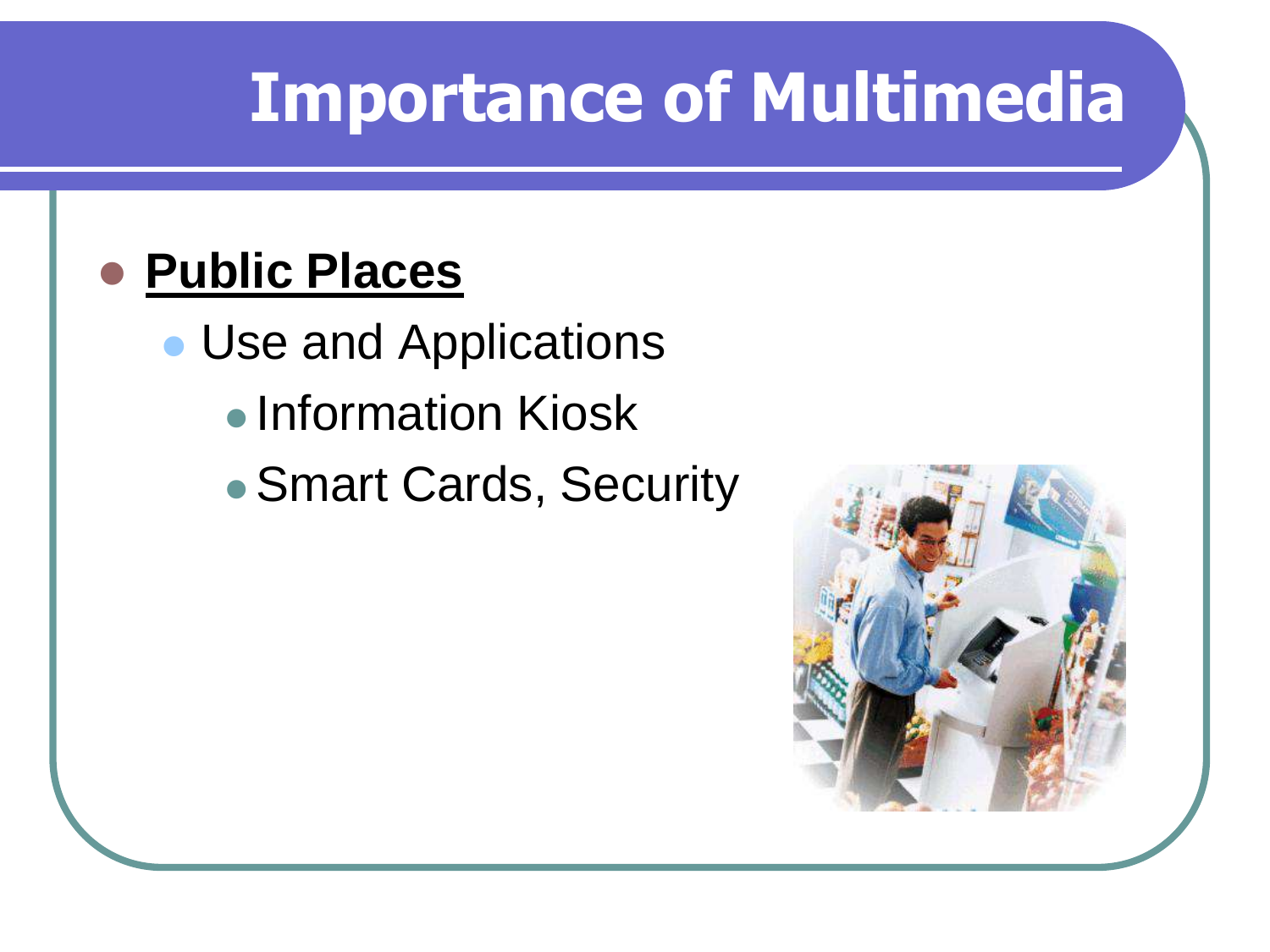- 1. Briefing Products
- 2. Reference Products
- 3. Database Products
- 4. Education and Training Products
- 5. Kiosk
- 6. Entertainment and Games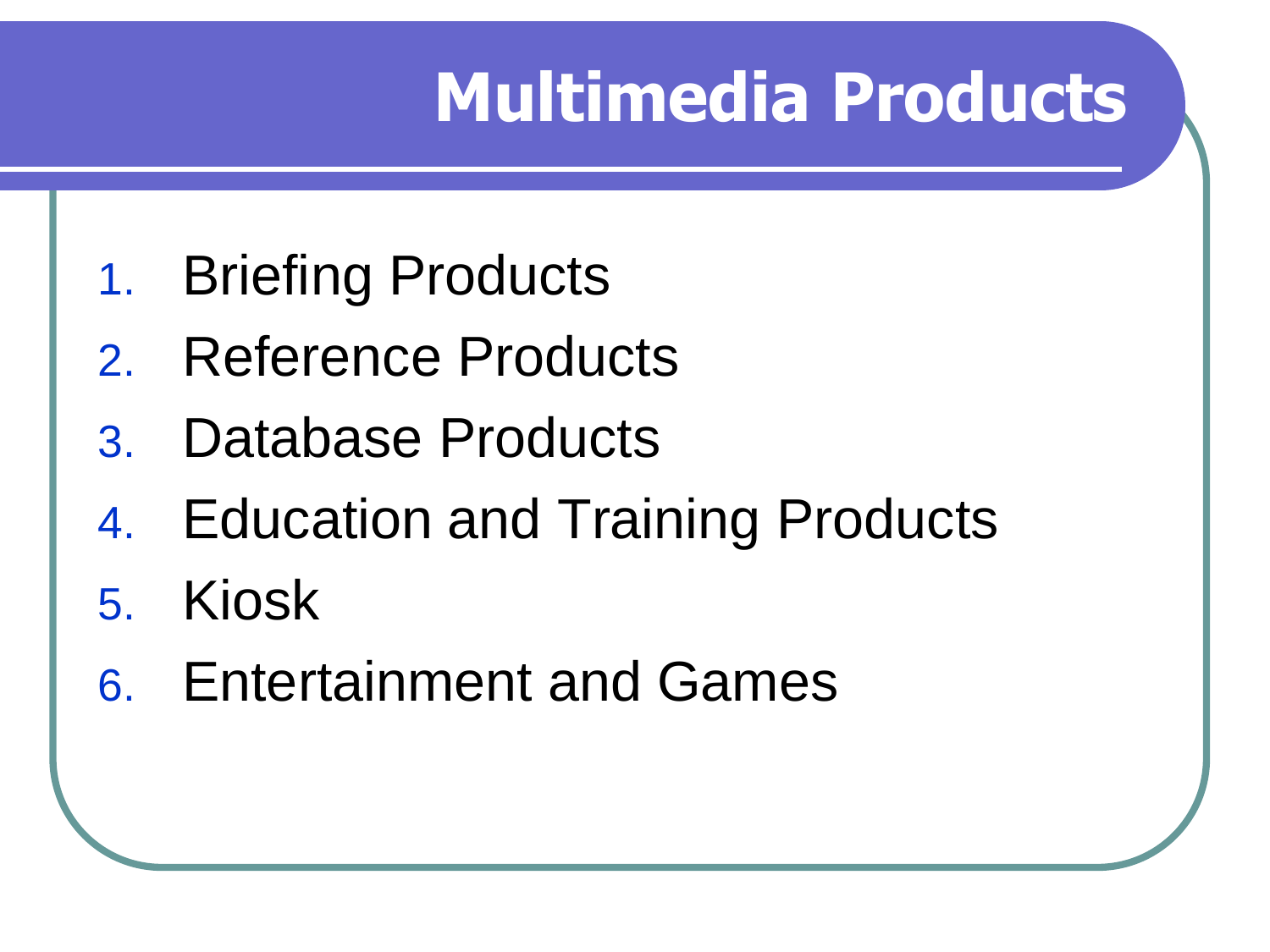## **Briefing Products**

- Small, straightforward, linear products used to present information quickly and concisely.
- Characteristic of briefing product:
	- $\checkmark$  Short Development Cycle
	- Limited Number of Presentations
	- $\checkmark$  Usage of text to present information with limited use of graphic, audio and video.
	- $\checkmark$  Have few navigational controls. (mouse click and button press to move from one page to another)
	- Content and the format are suitable for the audience and fulfill the purpose of the presentation.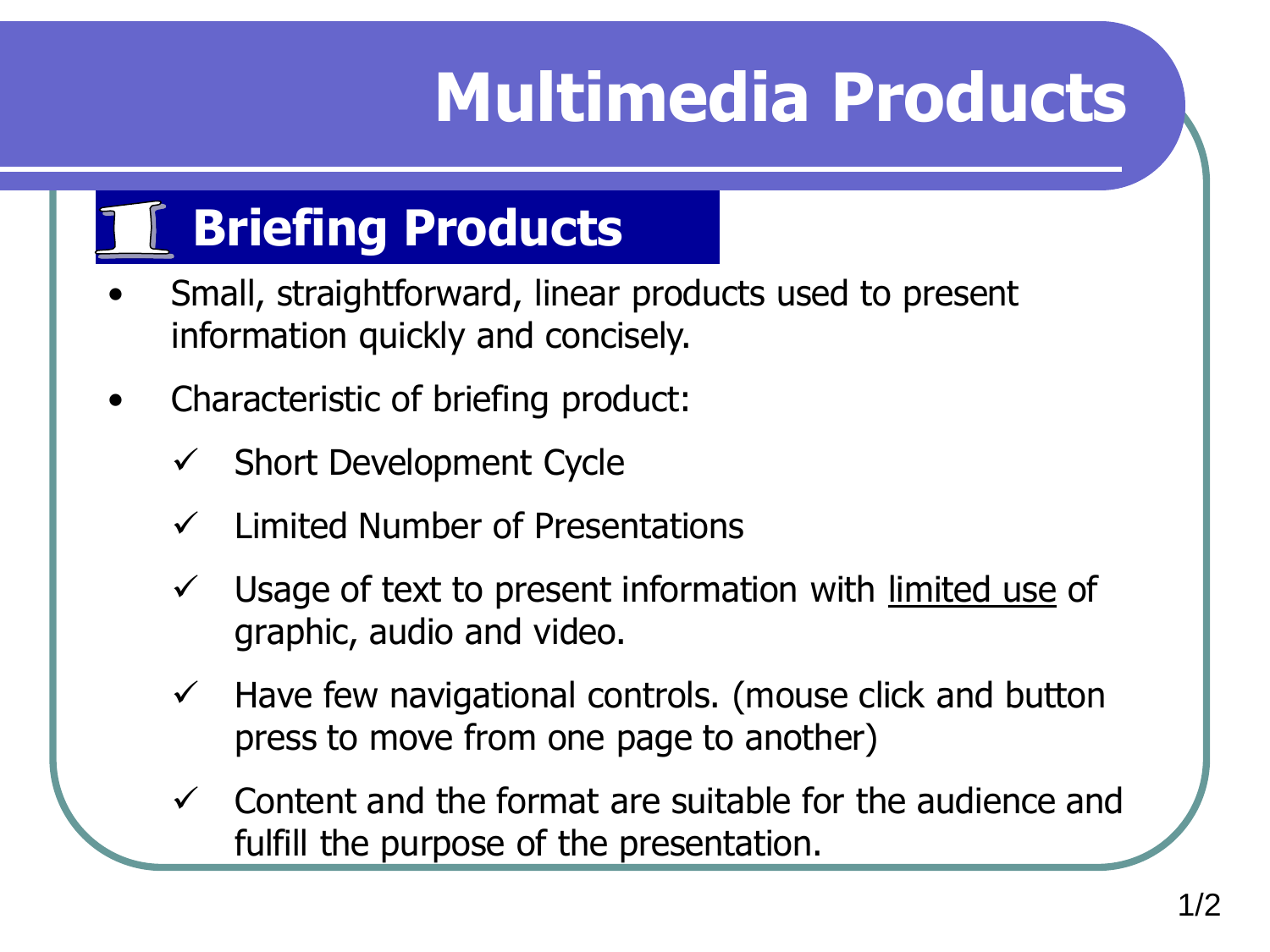### **Briefing Products**

- Good briefing presentation depends on:
	- $\checkmark$  The understanding of the presented subject.
	- $\checkmark$  Seamless integration of content.
	- $\checkmark$  Consistent layout
	- Example:
		- Corporate Presentation
		- $\checkmark$  Sales Presentation
		- Educational Lectures

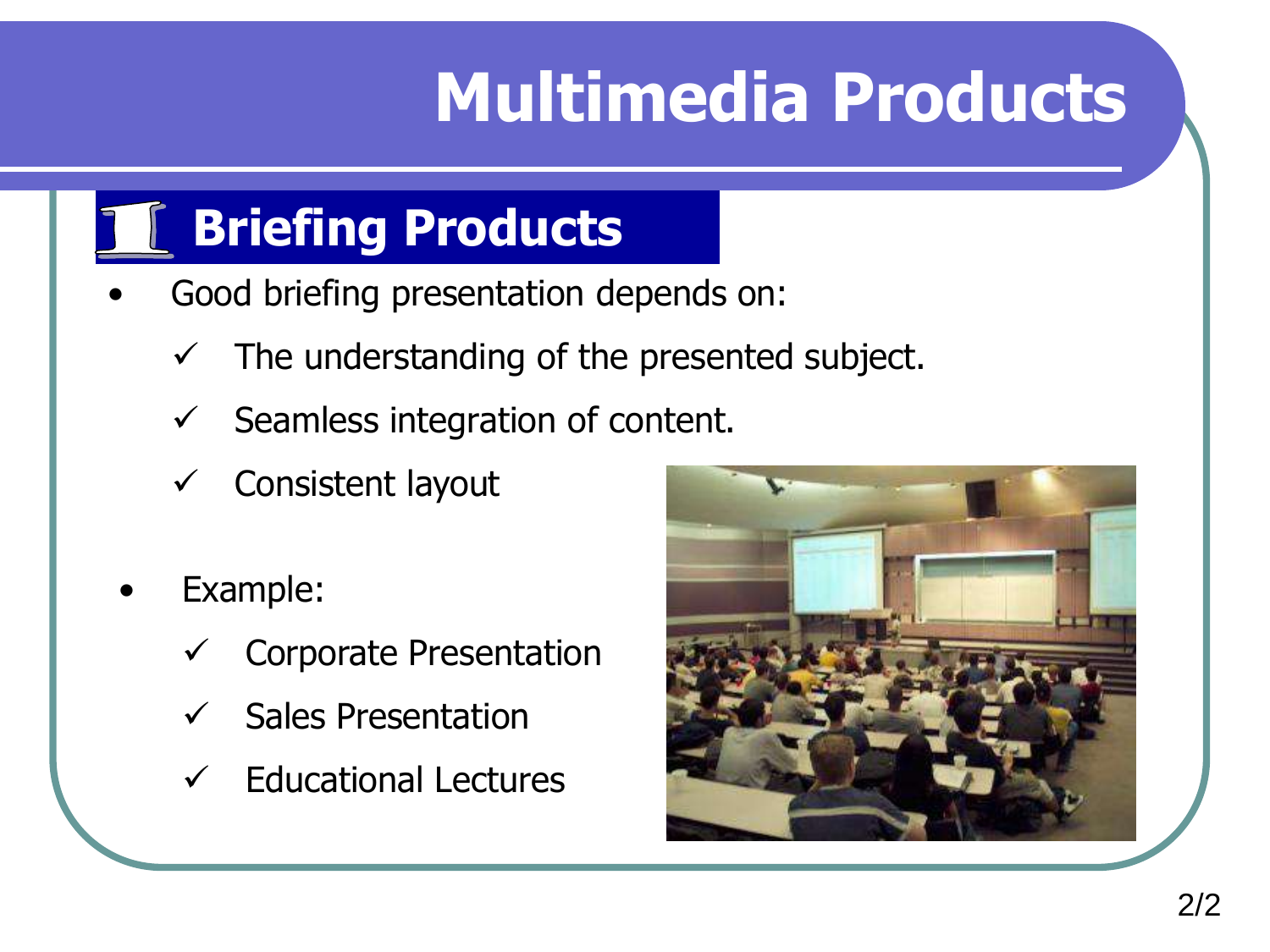

- Often used for answering specific questions or for general browsing of information. (stored on CD/ DVD ROM)
- Characteristic of reference product:
	- $\checkmark$  Used by wide range of user (small adult)
	- $\checkmark$  Have navigational menu, book marking, searching, printing utility
- 2 Basic classes of reference product:
	- **Generalized Content** (dictionary/encyclopedia)
		- Broad treatment of content at a limited depth

#### **Detailed Content**

Focus on specific area and provide extensive information.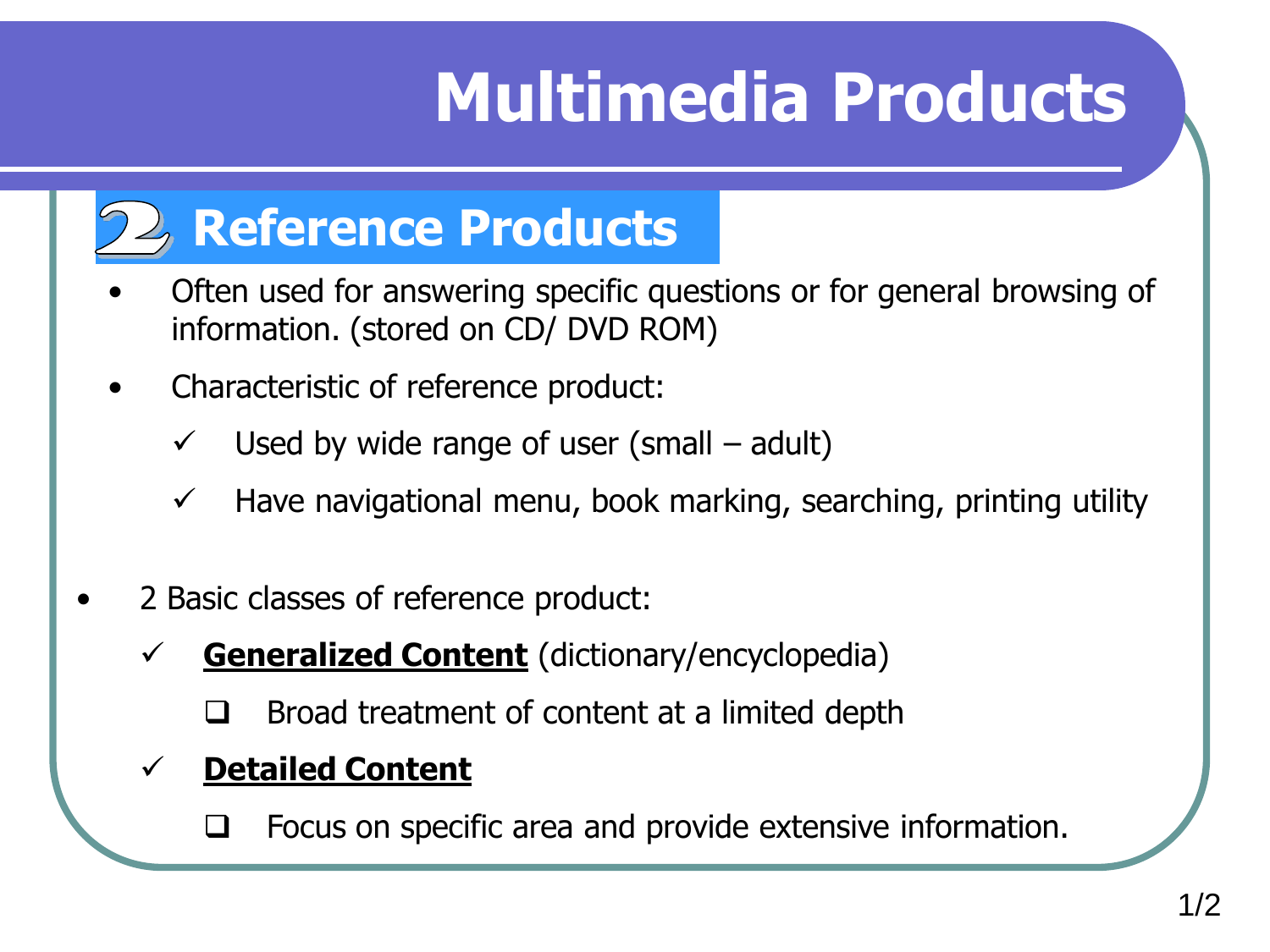

- Good usability and success depends on:
	- $\checkmark$  The developers understanding the body of information and how the end user will want to access it.
	- $\checkmark$  Help function should always available to explain how to access and use the information
- Examples are electronic forms of:
	- $\checkmark$  Encyclopedia
	- $\checkmark$  Dictionaries
	- $\checkmark$  Cookbooks, Historical, Informative
	- Scientific surveys.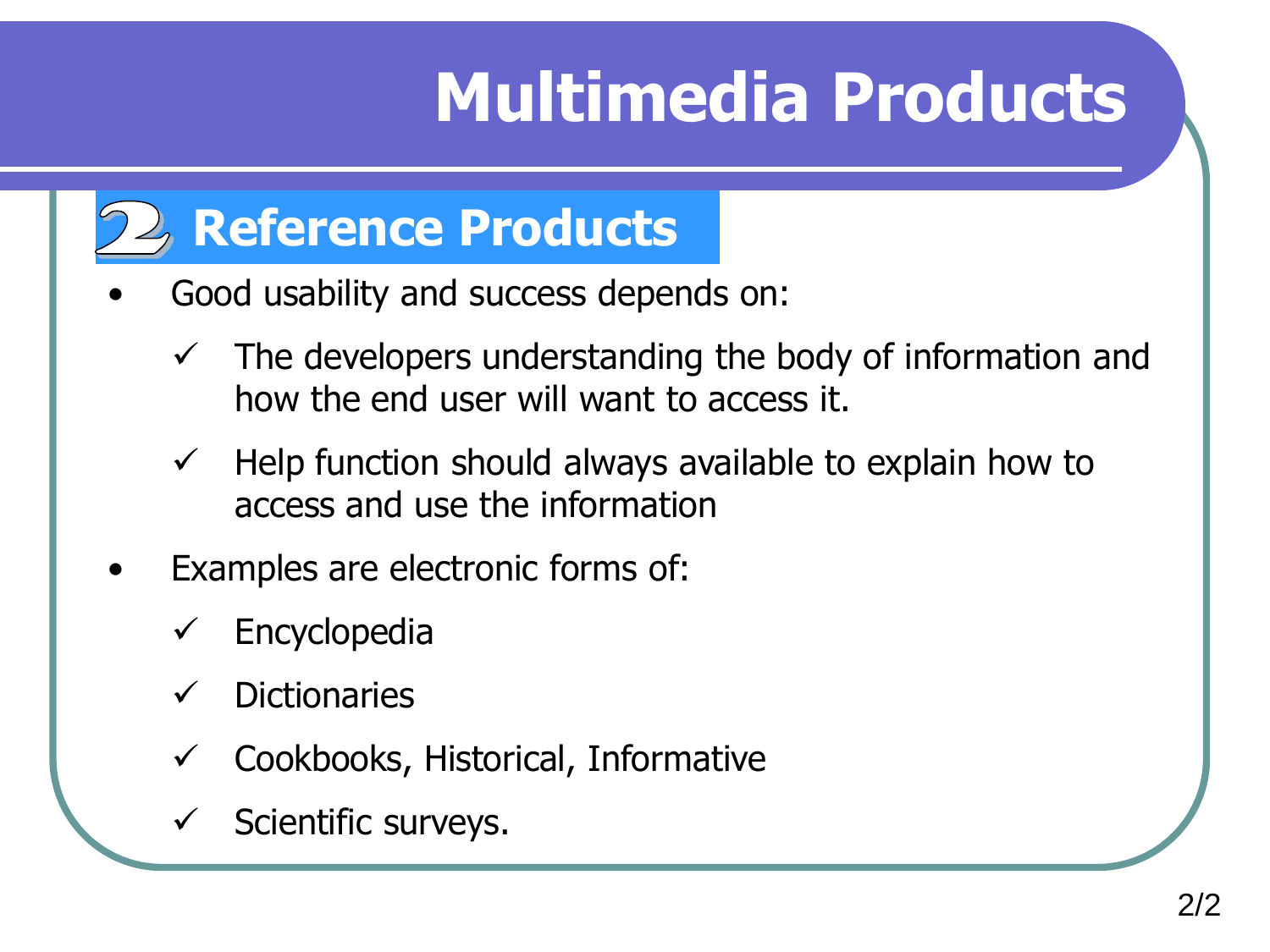#### **Reference Products**

#### • Example:

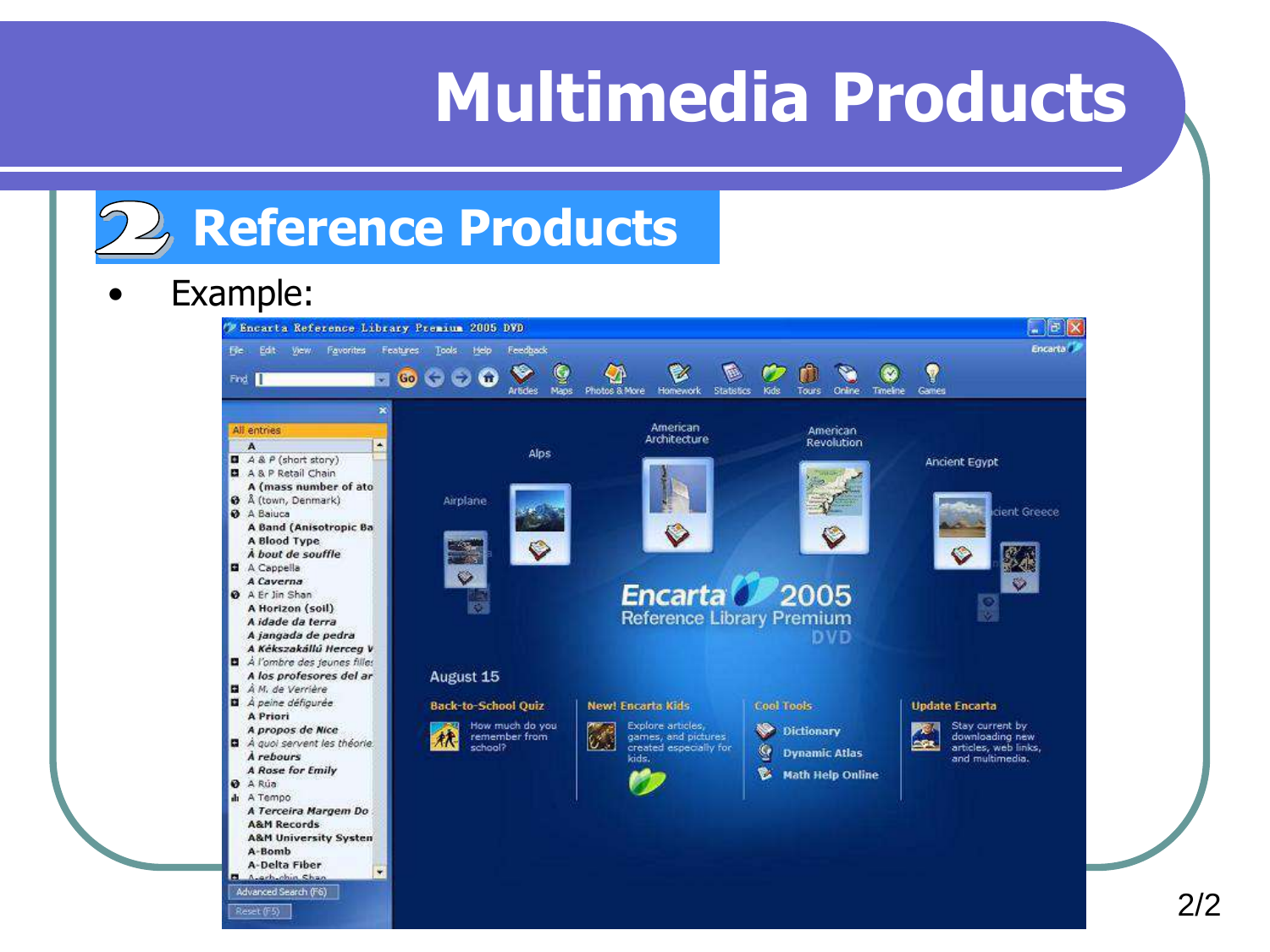#### **Database Products**

- Similar to reference product in a sense that large amount of information are made available to the end user.
- Focus on storing and accessing the actual data (multimedia data such as text, graphic, audio, animation and video)
- Characteristics of Database Products are:
	- $\checkmark$  Manages multimedia data (large data)
	- $\checkmark$  Descriptive finding methods
		- Content based search
	- $\checkmark$  Simultaneous access
		- Online database
	- Relational consistency in data management.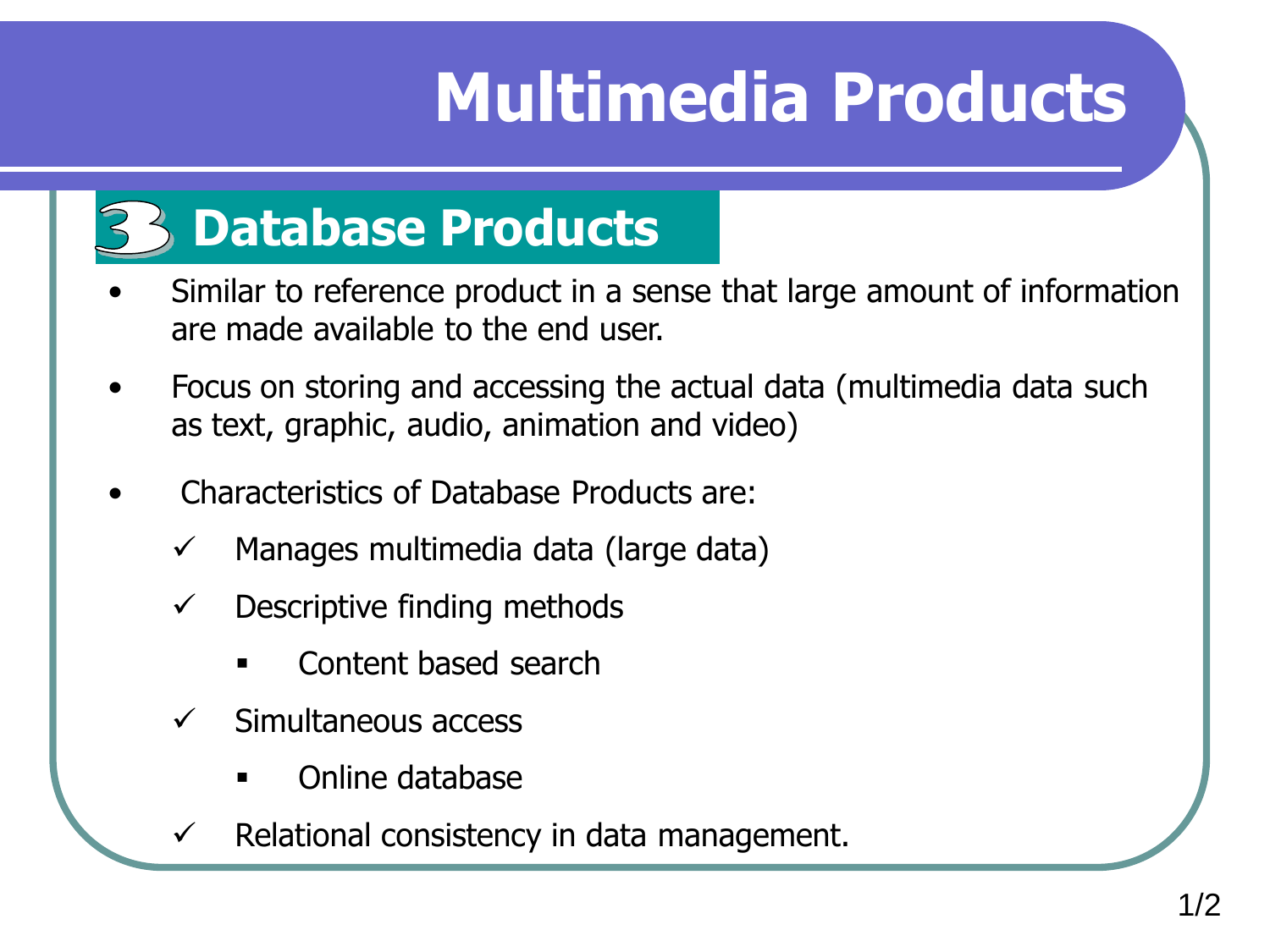

- Examples are:
	- Google Search
	- Google Earth

| C-Comple Lunth                                                                                                                               |                                                                                                     |                                                                                                                    | <b>NAM JARK</b> |
|----------------------------------------------------------------------------------------------------------------------------------------------|-----------------------------------------------------------------------------------------------------|--------------------------------------------------------------------------------------------------------------------|-----------------|
| File Diff. Then: Add., Tools. Help-                                                                                                          |                                                                                                     |                                                                                                                    |                 |
| <b>Continent</b> * Bencom<br><b>CYT</b><br>s.g. 2400 Reservoir Pd. Thereda, NY                                                               |                                                                                                     |                                                                                                                    |                 |
| new york.                                                                                                                                    |                                                                                                     |                                                                                                                    |                 |
| <b>ANS STATES</b>                                                                                                                            |                                                                                                     |                                                                                                                    |                 |
| v. Places                                                                                                                                    |                                                                                                     |                                                                                                                    |                 |
| <b>FED With Places</b><br><b>The Temperary Places</b>                                                                                        |                                                                                                     |                                                                                                                    |                 |
| OO                                                                                                                                           |                                                                                                     |                                                                                                                    |                 |
| $-1$ Algebra                                                                                                                                 |                                                                                                     |                                                                                                                    |                 |
| VO SE LANKE                                                                                                                                  |                                                                                                     |                                                                                                                    |                 |
| <b>CO Reyhole Comments 885</b><br>¥E<br>D User-Supplied Collections<br>Director<br><b>SHELL</b> ME<br><b>B</b> Federal Title<br>- Bara Cluba |                                                                                                     |                                                                                                                    |                 |
| Coffee Bousses<br><b>Ci Malls Shopping Contern</b><br><sup>5</sup> Major Rotal<br><b>CE Movie Rontale</b><br>W Grocery Stores                | Potenci obradražios (m. i farozoa parlimi nese i dia)                                               | Image 6 2005 State of New Jersey<br>Image 6 2005 DigitalState<br>- 0 2005 DigitalState<br>Streaming (Ed) (11 100%) | 6076            |
| <b>8 Photoson</b><br>City Gas Stations<br>$2 - 640$<br><b>C Stations</b><br><b>F. D Parks Recreation Areas</b>                               | $T$ $71$ Derg<br><b>Lime Kristiania</b><br>I County<br><b>Triacht</b><br>P Estuares<br>P Cal Server | ۰<br>ø<br>G<br>ë<br>е<br>ø<br>G                                                                                    | 000             |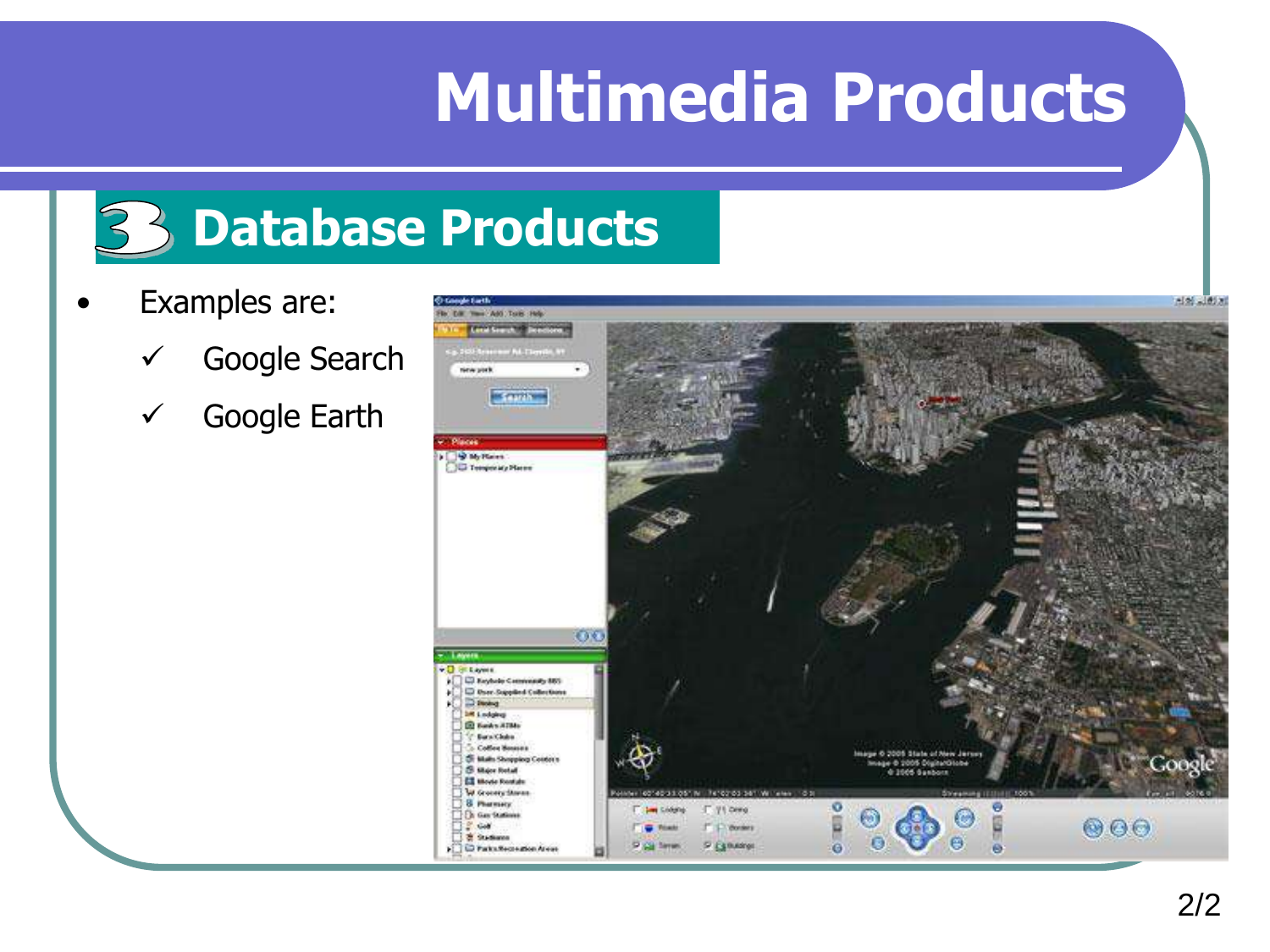#### **Education and Training Products**

- Similar to textbook or training manuals but have added media such as audio, animation and video.
- Make up a significant share of the multimedia market ranging from prekindergarten to postgraduate offerings from technical to corporate training products.
- 2 categories of reference product:
	- Instructor Support Products
	- Standalone or Self-Paced Products
	- Combination Products
- Shares the same characteristics as Reference Product

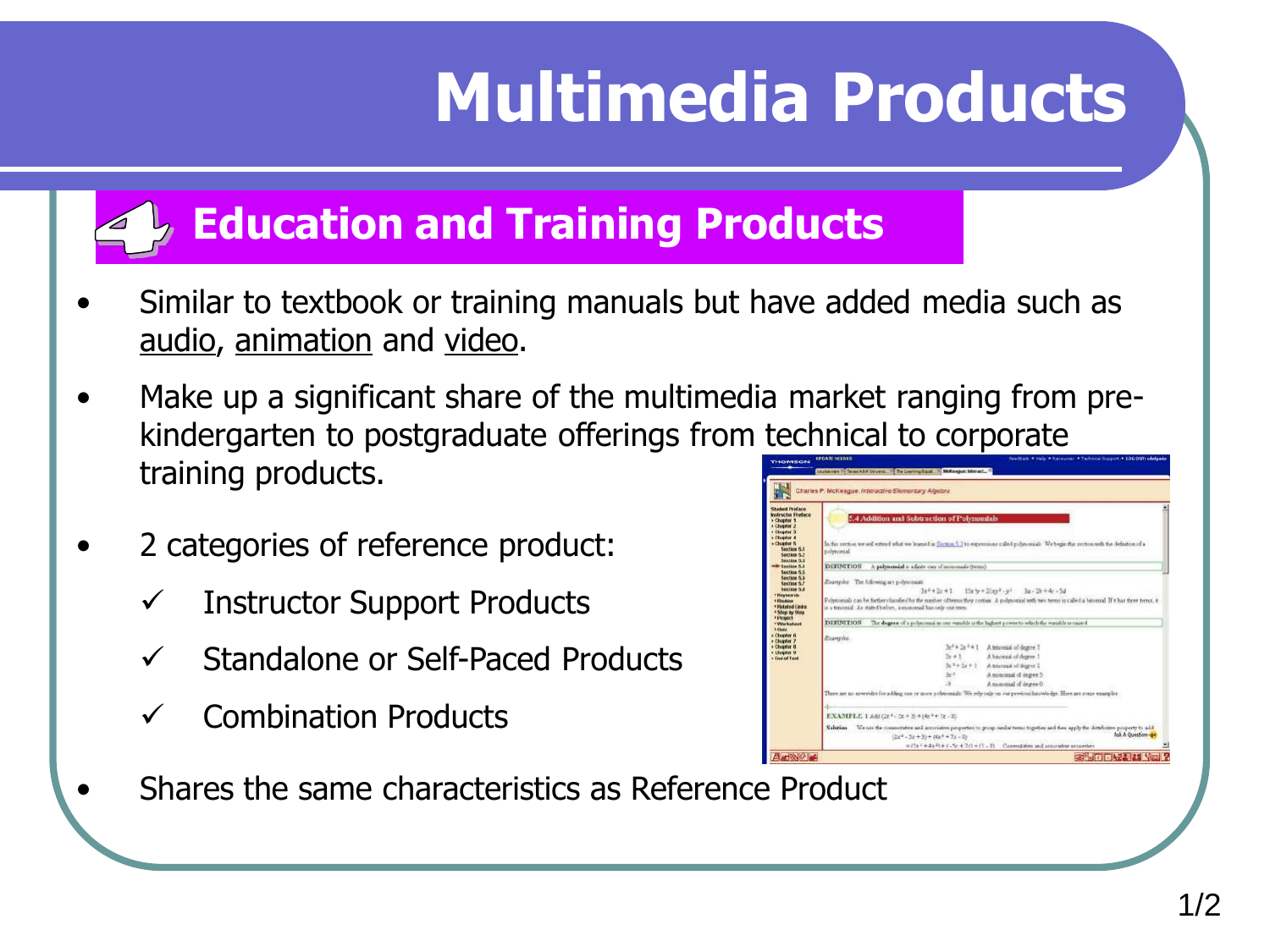#### **Education and Training Products**

#### **Example**



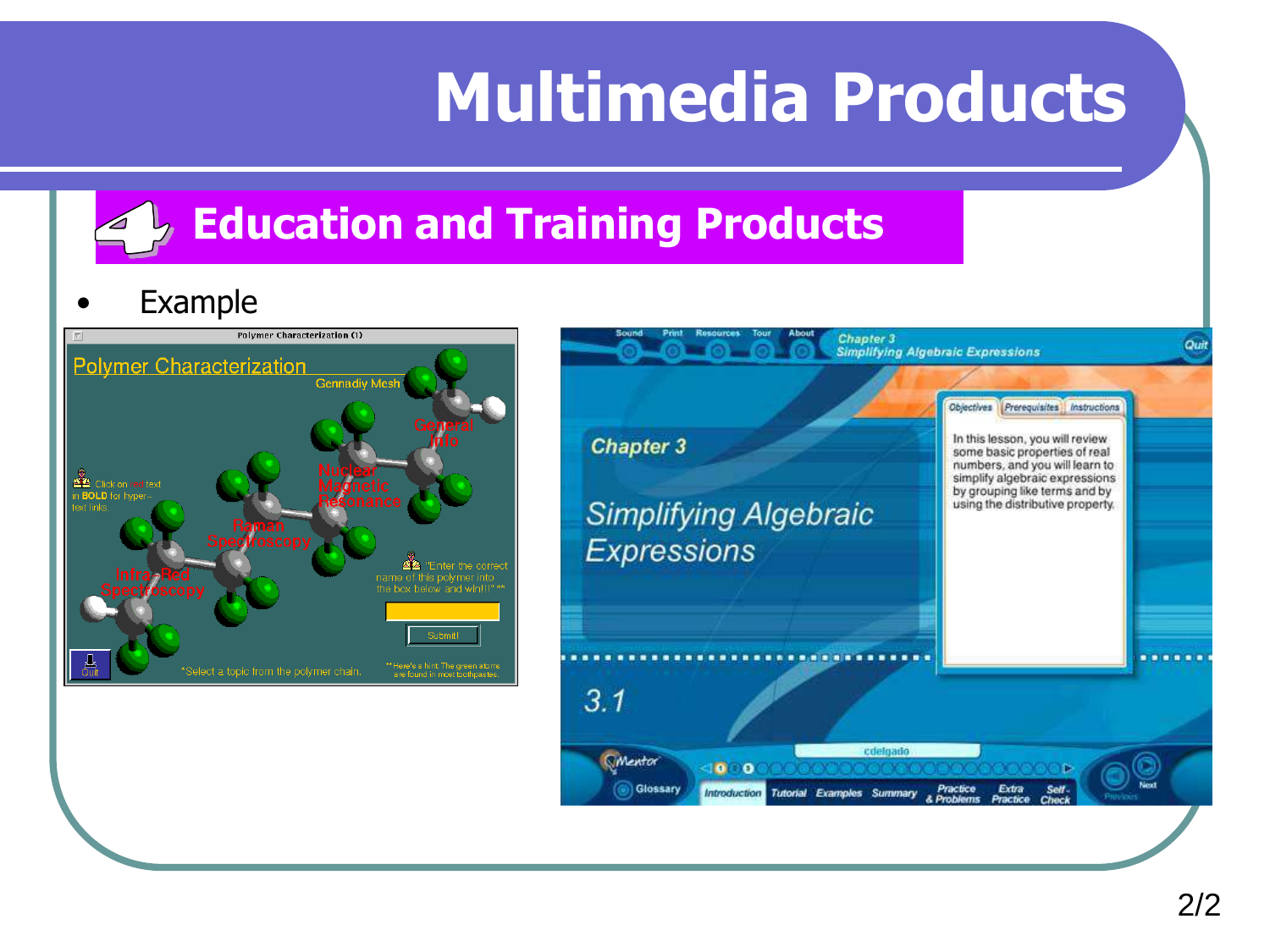## **Kiosk Products**

- A product which is usually stationed at public places and allow the user to find information interactively and also other types of transaction.
- Characteristics of Kiosk Products:-
	- Limited target users and usage.
	- $\checkmark$  User friendly and easily used by user.
	- $\checkmark$  Fast response.

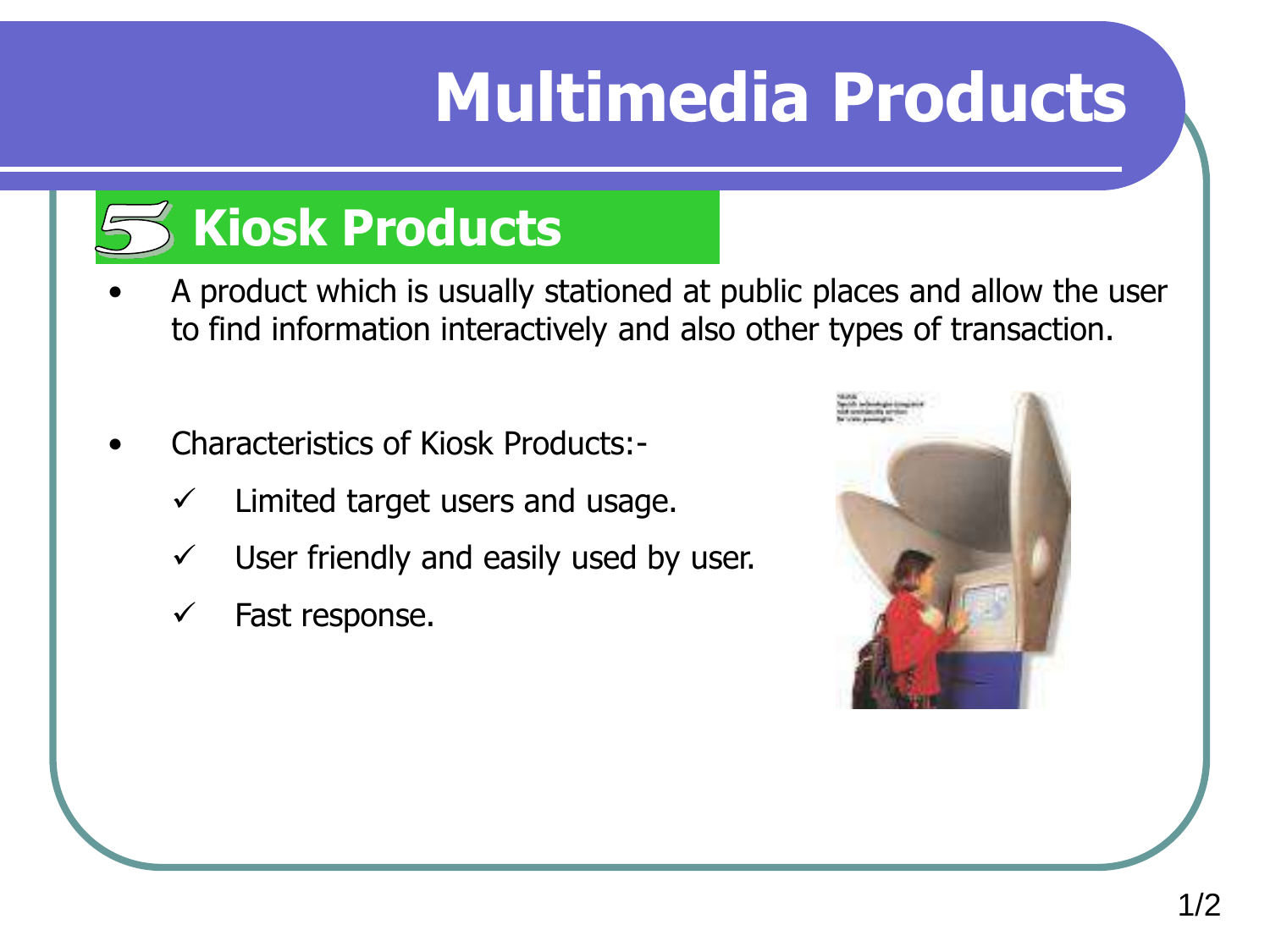

- Categories of Kiosk
	- Point Of Information
		- $\Box$  Provide certain information (example map, timetable etc)
	- $\checkmark$  Point Of Sales System
		- $\Box$  Allow users to purchase or make orders
- Example of Kiosk Products:-
	- Instant Photo Booth
	- $\checkmark$  Banking Kiosk (money deposit, cheque)
	- University Information Kiosk